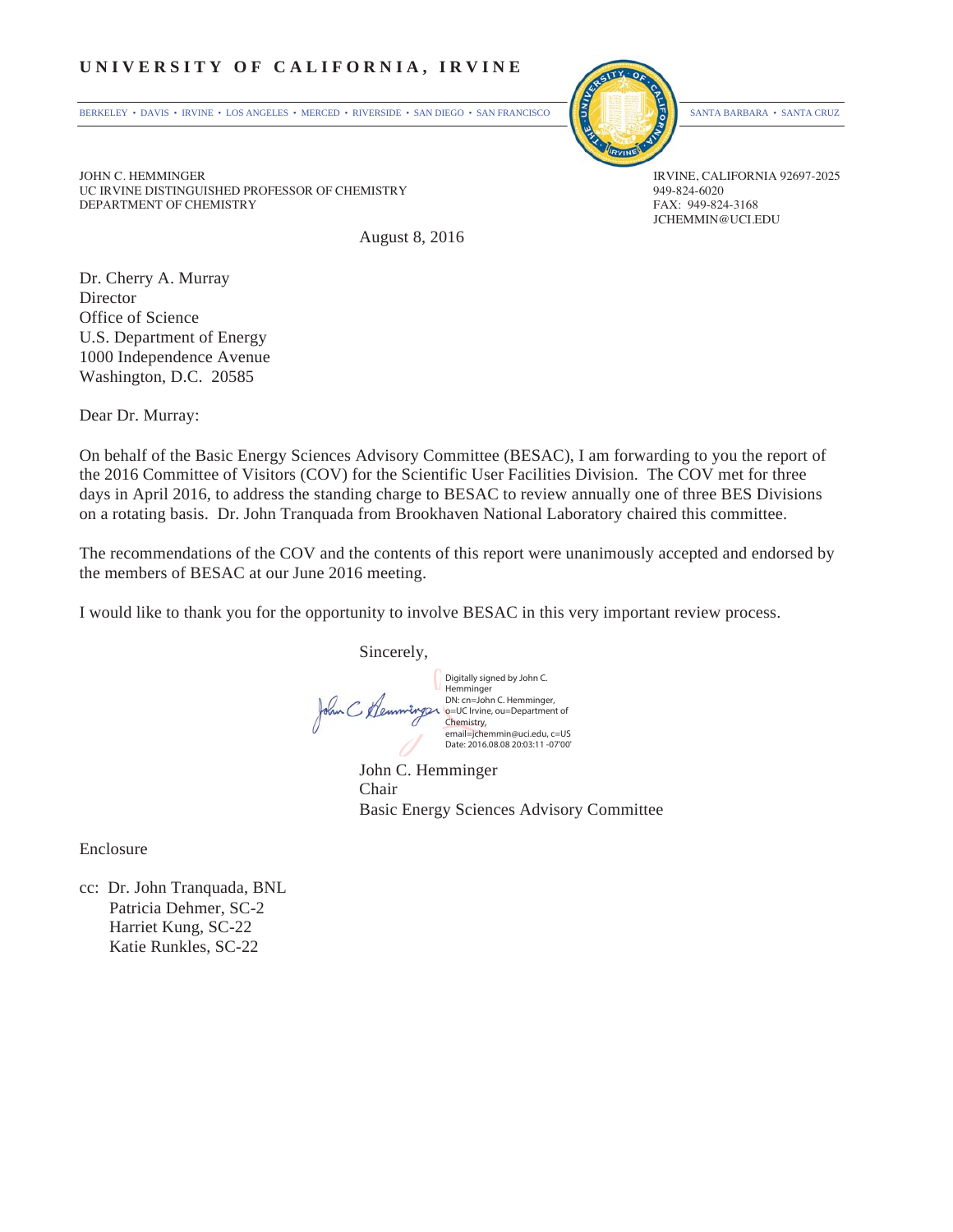Report to the Basic Energy Sciences Advisory Committee

# **Committee of Visitors** for **Basic Energy Sciences Scientific User Facilities Division**

**April 12 - 14, 2016 Germantown MD**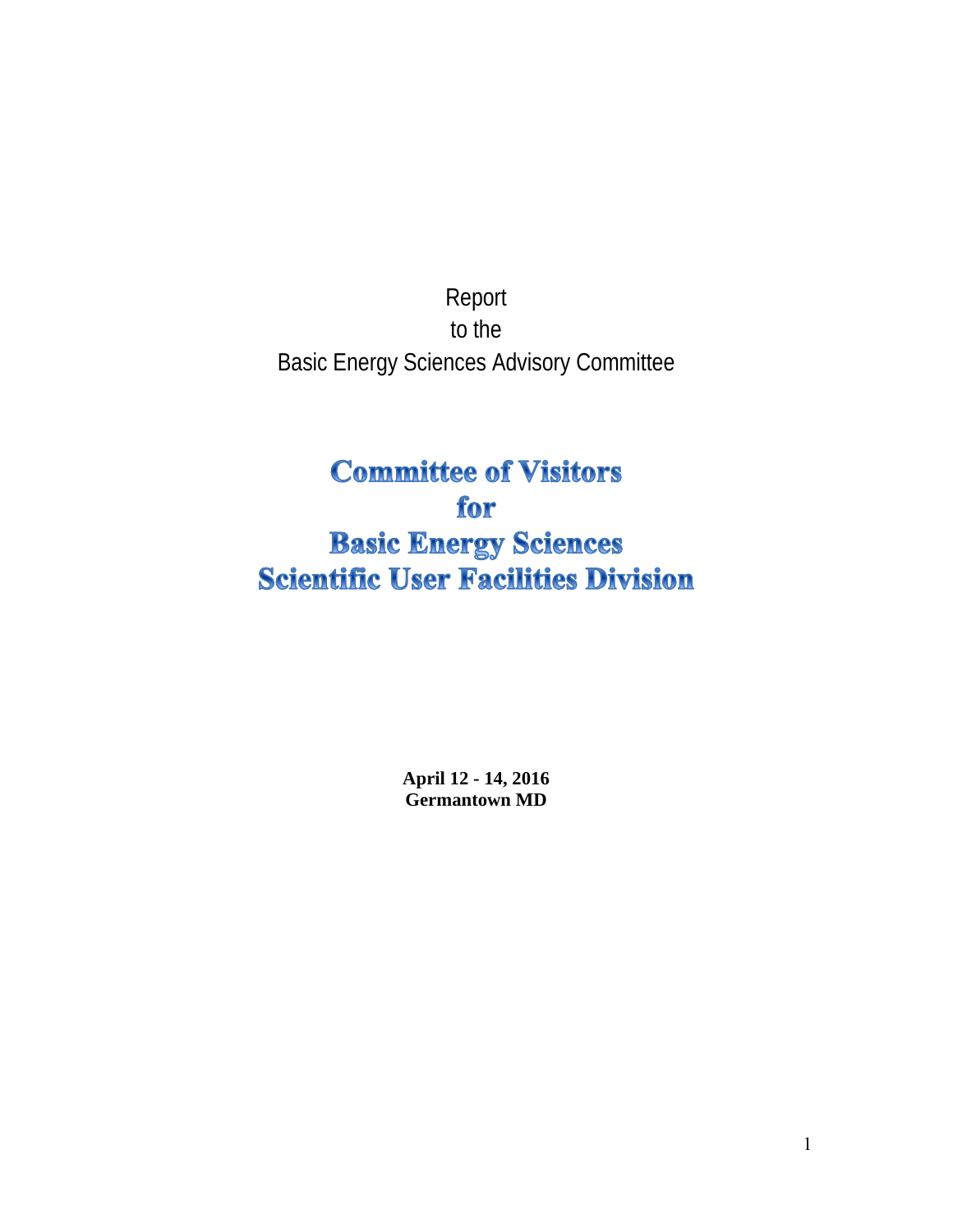## **I. Introduction and Overall Conclusions**

A Committee of Visitors (COV) process is well established for all divisions within the DOE Office of Science. Within the Office of Basic Energy Sciences, the Basic Energy Sciences Advisory Committee (BESAC) appoints the COV, provides the charge, and receives the report every three years. The 2016 COV for the Scientific User Facilities Division (SUFD) met in Germantown on April 12 - 14, 2016 to assess the three-year period 2013-2015. Membership of the COV is listed in Appendix A. The agenda is included as Appendix B.

BESAC has given the panel the following charge:

- (1) For the scientific user facilities including the accelerator and detector program, assess the efficacy and quality of the processes used to:
	- (a) solicit, review, recommend, and document proposal actions and (b) monitor active projects, programs and facilities.
- (2) Within the boundaries defined by DOE missions and available funding, comment on how the award process has affected:
	- (a) the breadth and depth of portfolio elements, and
	- (b) the national and international standing of the portfolio elements.

This report is organized as follows:

Section II contains findings and recommendations that are related to the entire portfolio of the Division. Section III presents the individual reports of the four teams that examined the major components of the portfolio

- Construction Projects
- Light Sources, Accelerator & Detector R&D
- Nanoscale Science Research Centers
- Neutron Scattering Facilities

The overarching conclusions of the Committee are:

- **SUFD is commended for effective use of its available funding for constructing and operating a set of facilities that deliver world-leading science.**
- **The efficacy of the processes to review, recommend and document proposal actions is excellent.**
- **The efficacy of the processes to monitor and review active projects, programs and facilities is also excellent.**
- **SUFD staff are to be commended for rigorous and pragmatic program management in a highly constrained budget environment.**
- **Within the scope of DOE missions and available funding, the award processes continue to enhance the breadth and depth of portfolio elements as well as their national and international standing.**
- **International competition in scientific user facilities is stiff; maintaining U.S. scientific leadership will require increasing investments for the facilities and for user support.**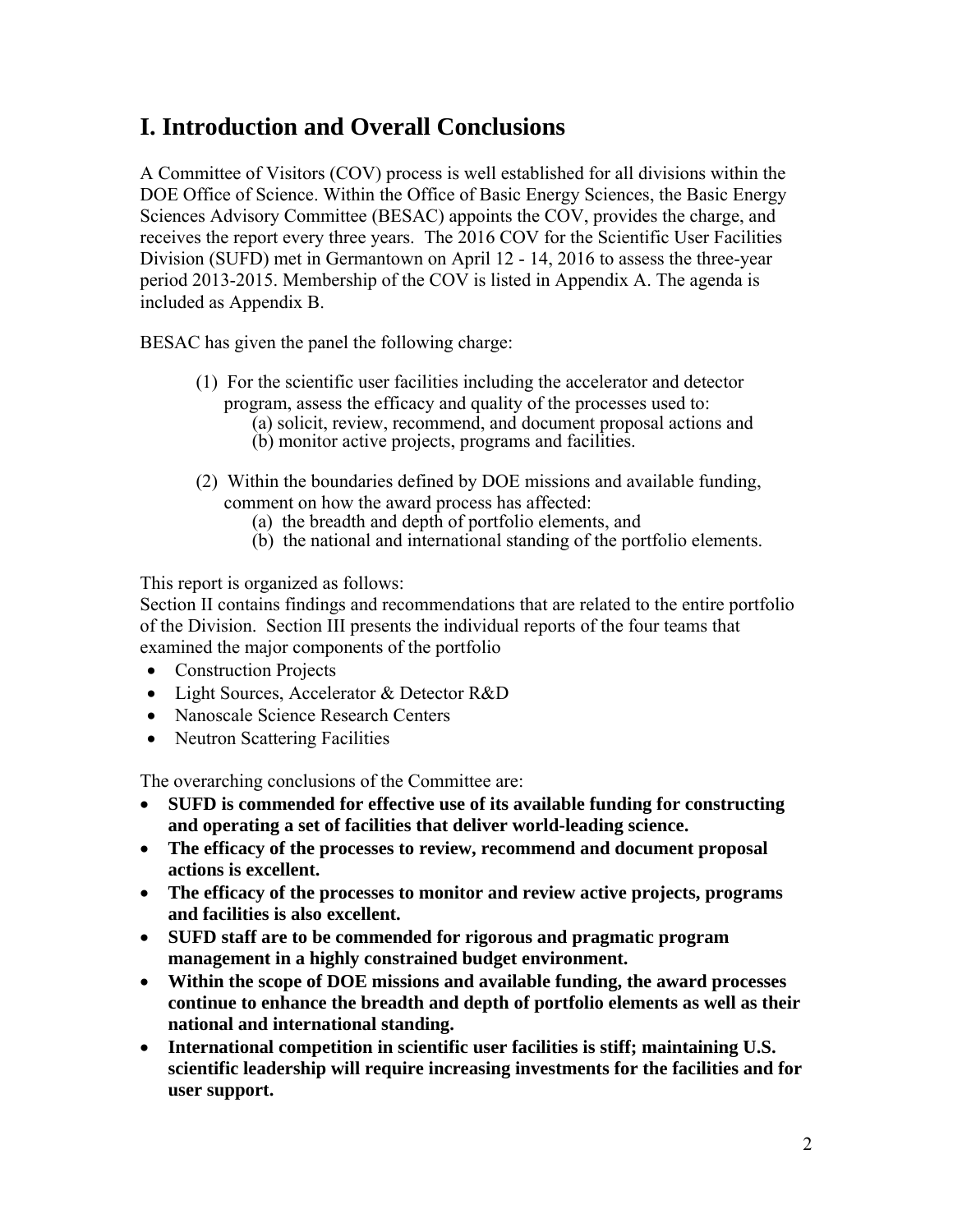## **II. SUFD-Wide Findings and Recommendations**

#### **A. Review Scope**

This review covers the period from FY2013 to FY2015. During that time, SUFD supported the operation of a broad set of user facilities:

- Six X-ray Light Sources, including the NSLS, which was closed at the end of FY14, and the NSLS-II, which began operations in FY15
- Three Neutron Scattering Facilities, including the Luian Center at Los Alamos. which was closed in FY14
- Five Nanoscale Science Research Centers (NSRCs)
- Three Electron-Beam Microcharacterization Centers (EBMCs), which were administratively merged with the NSRCs in FY15

A significant set of Line Item Construction (LIC) and Major Items of Equipment (MIE) projects were funded and managed during this period:

- Ongoing Projects: LCLS-II, APS-U, NEXT
- Completed Projects: NSLS-II, SING-II
- Terminated Projects: NGLS, PUP, TEAM-II
- On Hold Projects: STS

Most of these projects are managed through systematic monitoring and periodic review. The one program that involves the solicitation of proposals is the Accelerator and Detector Research (ADR) program. This is the one area in which PAMS is used to capture proposals, reviews, and decisions.

#### **B. Implementation of previous COV recommendations**

#### FINDING:

• The COV generally found the responses of SUFD to prior recommendations to be appropriate. A few carryover items are discussed in the body of the report.

#### COMMENT:

• The COV was pleased to learn that the Office of Science is now collecting a broader range of user statistics. In particular, there is now a defined category of "remote user". Information is available at http://science.energy.gov/userfacilities/. Furthermore, as of FY14, the BES Annual Facilities Questionnaire now requests the number of On-Site Users, Remote Users, and Co-Proposers. These changes are very consistent with past recommendations.

#### **C. Assessment of COV process effectiveness**

### FINDINGS:

 Exhaustive sets of electronic files were made available to the COV members on individual computers.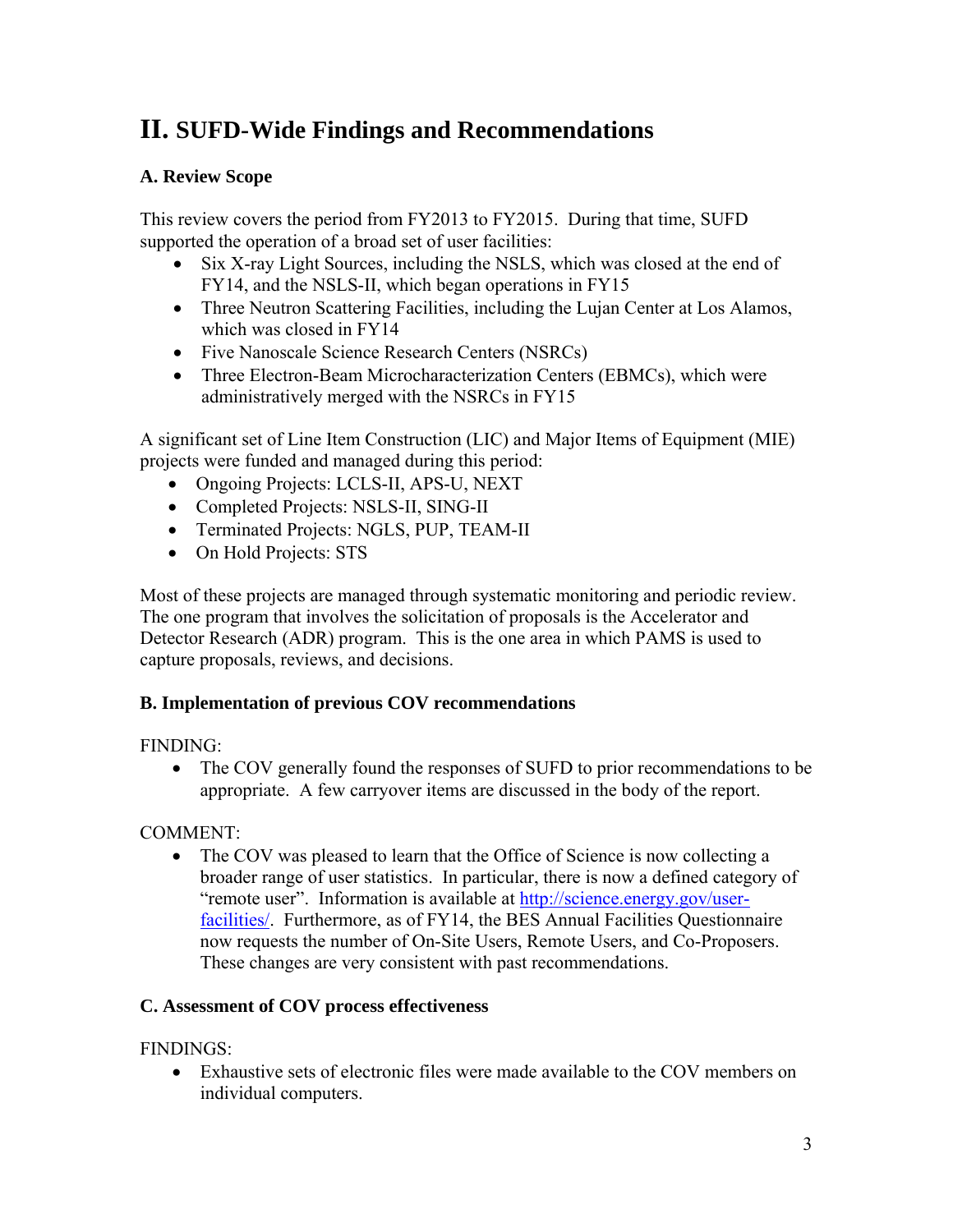- The electronic documentation was thorough, well organized, and easy to access.
- In a few cases, items of interest not available on the computers were quickly provided in paper form.
- Staff was fully available and cooperative in answering questions. This was a valuable aspect of holding the review at the Germantown Headquarters.
- At the first breakout session of the COV subpanels, the cognizant SUFD program manager provided a brief, but effective, overview of the facility type being assessed.
- Access to the Germantown Headquarters venue was aided by bus transport made available to the entire committee, together with good weather that motivated some members to walk. Delays due to the need for security screening were minimized by the advanced preparations made by the SUFD staff.

#### **D. Facility review process description and effectiveness.**

FINDINGS:

- The 3-year reviews of the facilities are well organized and well executed.
- The facility review teams are carefully selected for subject matter competence and absence of conflict of interest.
- In response to SUFD guidance, each facility has developed a strategic plan with articulated and measurable goals.
- Each facility has undergone a separate budget review.
- In the future, SUFD intends to include a budget review as part of each triennial facility review.
- Review results and BES guidance have sometimes been sent 9 to 12 months after the relevant review.

### COMMENTS:

- SUFD staff is commended for initiating and successfully executing the facility budget reviews. This is a necessary and practical effort in providing guidance to the facility directors within an environment of constrained funding.
- To effectively include future budget reviews within the triennial facility reviews will require some careful planning. COV members had some concern that there could be conflicts between the advice provided by reviewers looking separately at the science and the budget. Reconciling such conflicts will be the responsibility of SUFD program managers. Their degree of success will be judged by future COVs.
- Timeliness of guidance is important. Pragmatic recommendations may be challenging to implement if they arrive well into a fiscal year, when much of a facility's budget has already been committed.

### **RECOMMENDATIONS:**

 **Consider how to incorporate effective and efficient budget reviews into triennial facility reviews.**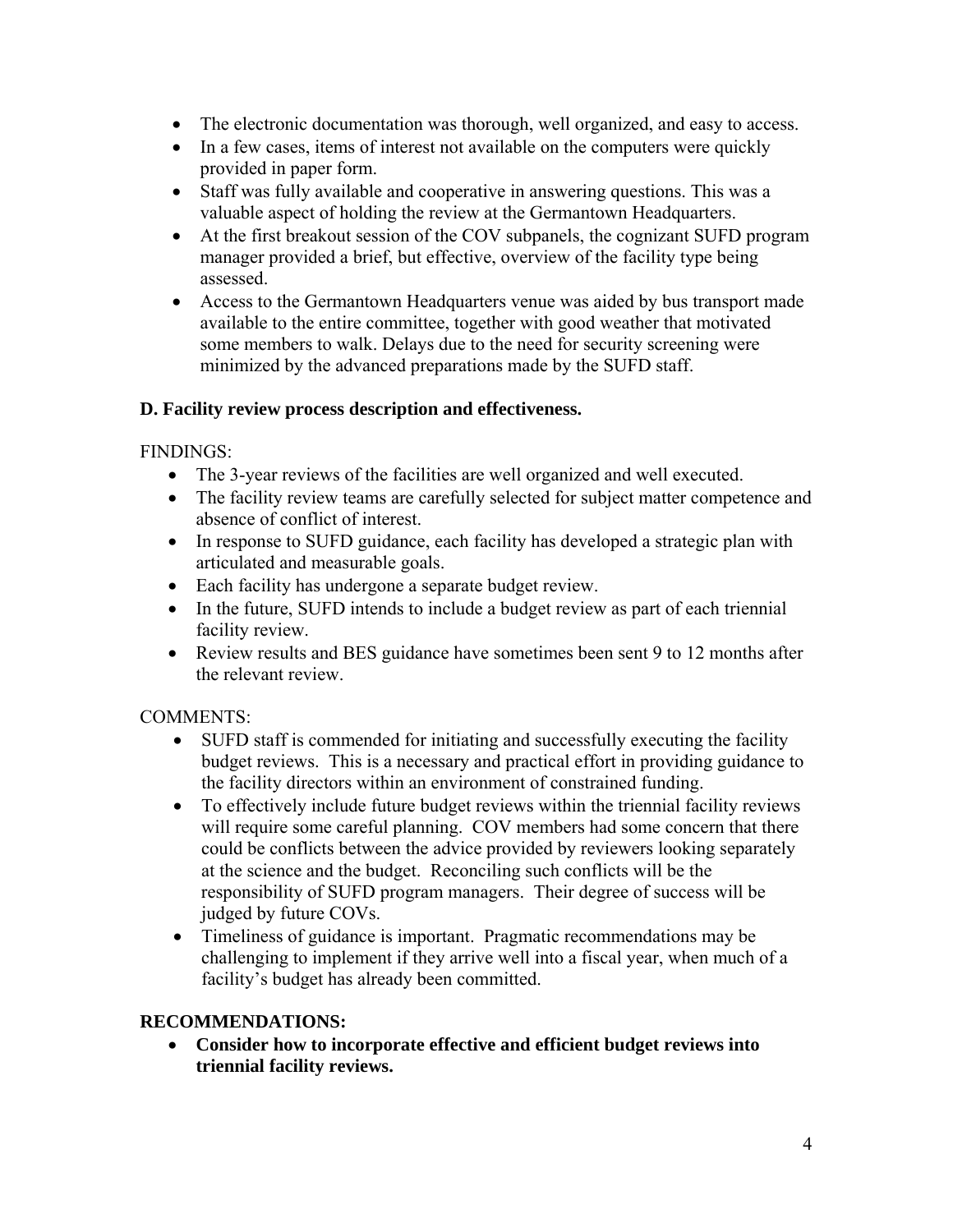**Strive to send review results and guidance to facilities within 6 months of the review.**

### **E. Breadth and quality of the portfolio elements**

COMMENT:

 SUFD did an excellent job partnering with BESAC to evaluate the international competition in light sources, resulting in a revised plan for facility upgrades that is essential for ensuring world-leading capabilities into the future

### **F. General Issues**

FINDINGS:

- The travel funds available to program managers have not been commensurate with the needs for effective project oversight and community engagement.
- The fraction of facility users who are from industry has been gradually decreasing over the last three decades.
- A positive impact of BES facility investments on the US economy, especially in the area of energy applications, has been an interest of the Office of Science.
- Each facility maintains information on use by industrial scientists, but it is not apparent that such information has been collected in a way that allows the evaluation of BES impact.

### **RECOMMENDATIONS:**

- **Provide sufficient travel support for program managers to have direct knowledge of their projects and constituencies.**
- **Consider partnering with the National User Facility Organization to collect and evaluate facility experiences with outreach to industrial users, and to identify best practices.**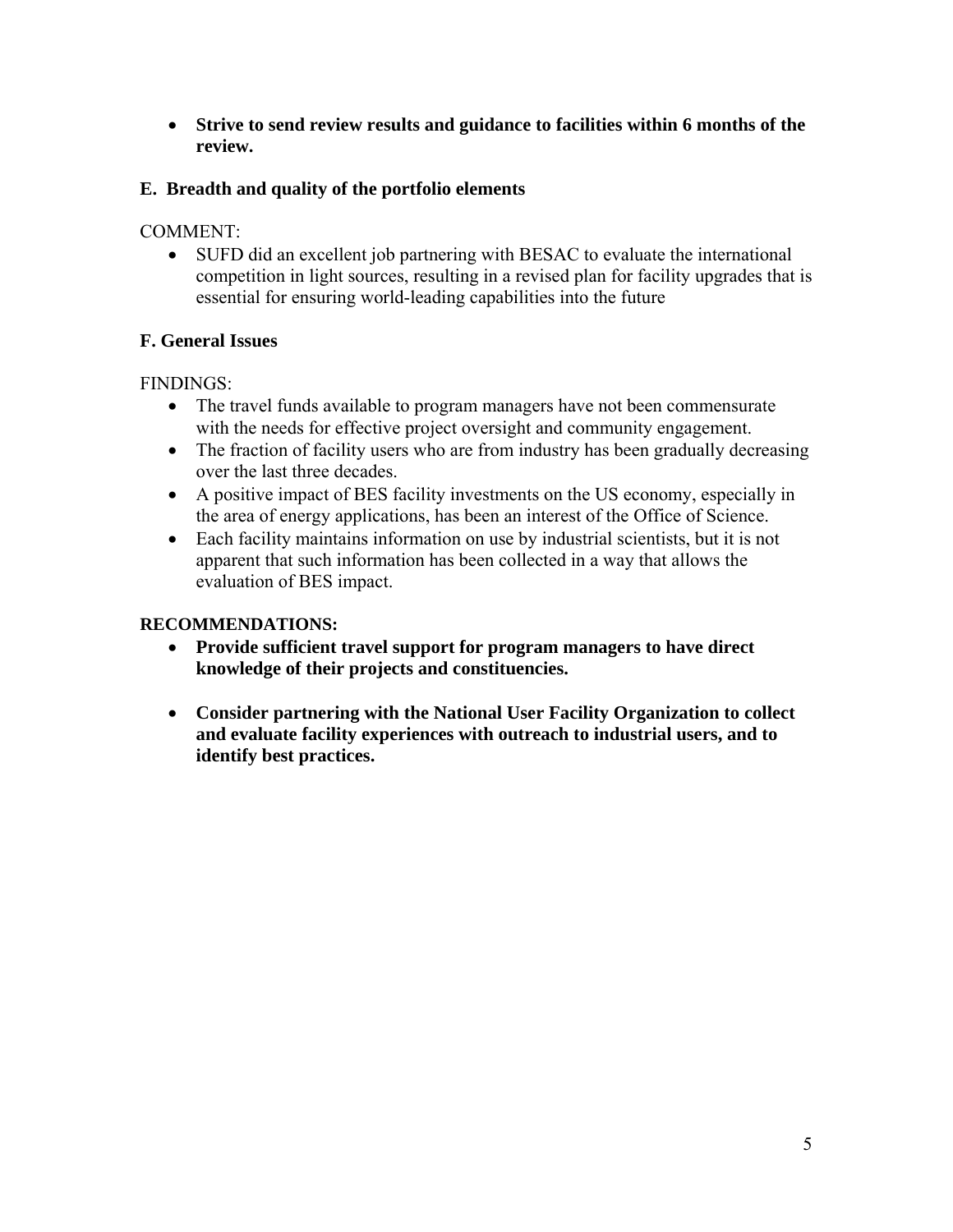## III. Reports on the components of the portfolio

## **1. Construction Projects**

### **A. Efficacy and quality of the review and monitoring processes**

**Purpose and scope of the 2016 COV review.** The Construction Project subpanel reviewed and assessed the efficacy and quality of the processes used by SUFD to monitor active construction and Major Items of Equipment (MIE) projects. A total of 9 construction and MIE projects were reviewed, as summarized in Table 1.

**Construction Project review process description.** The subpanel identified the key relevant processes in this area, DOE Order 413.3B and the SC-28 Office of Project Assessment (OPA)-led peer reviews of projects and reviewed and assessed the efficacy and quality of their use by SUFD staff. The subpanel discussed the elements of the charge with SUFD staff and management, OPA management, and reviewed records and detailed reports on the projects identified within the scope of the COV.

**Metrics and User definitions**. Metrics utilized to evaluate the Construction projects and MIE component for the COV include standard cost and schedule indices (Table 1) for the projects that are in progress, and final costs, schedules, and delivered scopes versus approved baselines for completed projects.

FINDINGS:

 The following, Table 1, identifies the Project portfolio falling within the scope of the SUFD responsibility during the 2013 - 2015 review reference period. The table also indicates some of the metrics used by the Construction Program managers to monitor project performance:

|                |              |           | <b>Performance Metrics</b> |                   |                   |               |           |
|----------------|--------------|-----------|----------------------------|-------------------|-------------------|---------------|-----------|
| Project        | <b>TPC</b>   | <b>CD</b> | %<br>Complete              | Cum<br><b>CPI</b> | Cum<br><b>SPI</b> | <b>Status</b> | CD-4 Date |
| <b>STS</b>     | \$800-1500M  | $CD-0$    | N/A                        | N/A               | N/A               | On Hold       | 12 years  |
| APS-U          | \$770M       | $CD-1$    | $^{\sim}11\%$              | N/A               | N/A               | 1/2016        | 3/2025    |
| <b>NEXT</b>    | \$90M        | $CD-3$    | 75%                        | 0.94              | 0.95              | 1/2016        | 9/2017    |
| LCLS-II        | \$1045M      | $CD-3$    | 26.5%                      | 0.98              | 0.95              | 1/2016        | 6/2022    |
| <b>NSLS-II</b> | \$912M       | $CD-4$    | 100%                       | 0.96              | 1.00              | 1/2015        | 3/2015    |
| SING-II        | \$60M        | $CD-4$    | 100%                       | 0.99              | 1.00              | 8/2014        | 9/2014    |
| <b>PUP</b>     | \$89.6-96.1M | $CD-1$    | N/A                        | N/A               | N/A               | Terminated    | 12/2012   |
| <b>NGLS</b>    | \$900-1500M  | $CD-0$    | N/A                        | N/A               | N/A               | Terminated    | 11/2014   |
| <b>TEAM-II</b> | $$14-18M$    | $CD-0$    | N/A                        | N/A               | N/A               | Terminated    | 1/2013    |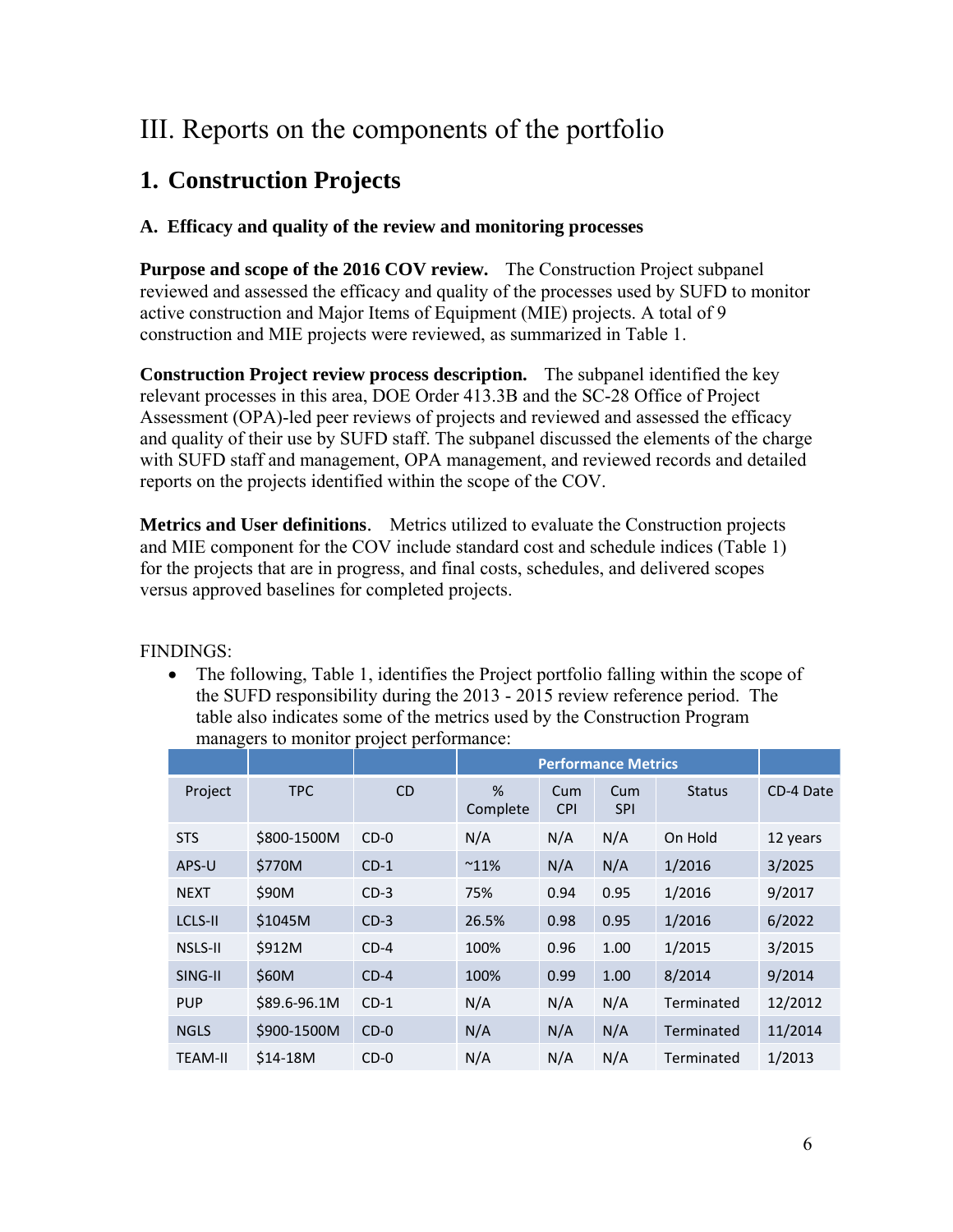- During 2013-2015, the SUFD managed approximately \$130 million to \$200 million of construction project work (both line items and MIEs) annually.
- Within the Division, travel budgets have been limited with priority given for Program Managers to attend Triennial science reviews and construction project reviews. Other travel to sites occurs as budgets permit.
- Review Material/Documentation. Project documentation was made available to the review team. The files were organized in accordance with the major deliverables as defined by the DOE O 413.3B process. The files were complete and orderly.
- Projects selected for execution are peer-reviewed in accordance with the DOE Order 413.3B Critical Decision criteria and OPA process. Projects getting funding are subject to review approximately every 6-12 months. While SC has been exempt from Order 413.3B, SC management considers 413.3B to be best practice and adheres to it to the maximum extent possible.
- Watchlist, Dashboard, and Operations meetings are monthly Director-level meetings that are supported by the Construction group.
- Project documentation reviewed appeared to be using the most current OPA guidance and templates.
- Record copy for key documentation supporting the Energy Systems Acquisition Advisory Board (ESAAB) process is being archived by OPA.
- A very good working relationship between SUFD staff and management and OPA is evident.
- Other processes used to monitor project progress include weekly Federal Project Director (FPD)/Construction Program Manager calls, bi-weekly (or more often) project phone calls, problem-specific reporting, structured ad-hoc telecoms to focus on risk areas, and Watch-list reporting as appropriate.
- Construction Program Managers' participation in Light Sources/Neutron Sources Operations telecom discussions as a tool to learn of emerging issues and resource constraints was noted.
- Construction Program Managers stay in regular communication with the Federal Project Directors for their projects.
- Meeting notes and structured formal agendas were used in some cases.
- Mini reviews are conducted as needed.
- Monthly reports tend to contain data that is typically 1-2 months old by the time they reach program staff.
- LCLS-II has had 3 different Construction Program Managers since the last COV review.
- Overall project performance has been excellent. For example, one of the projects within the portfolio, NSLS-II completed all scope within budget and schedule objectives and subsequently received the Secretary's Award for Excellence and the Federal Project Director received the FPD Of The Year award, both for 2015.

#### COMMENTS: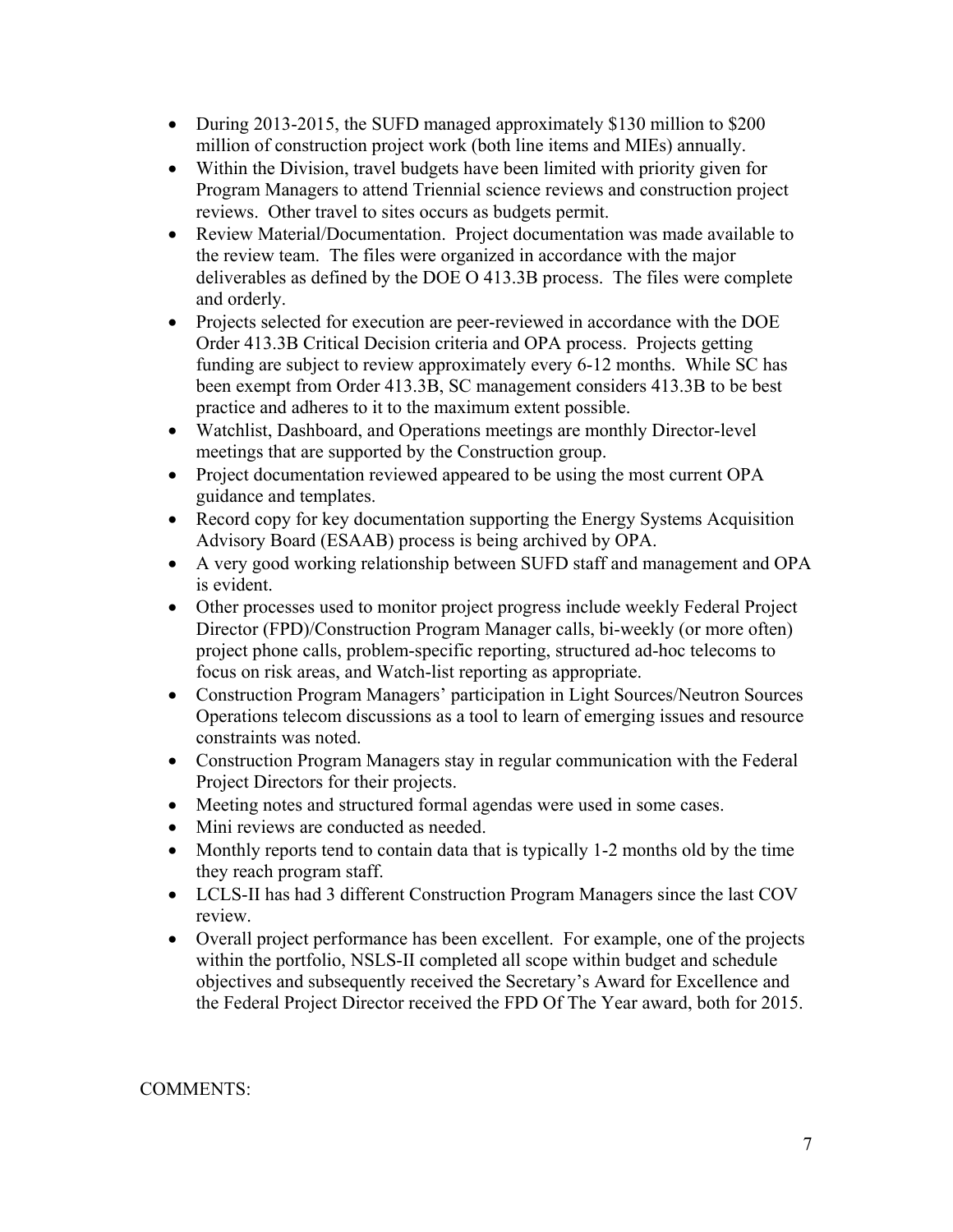- Informal discussions, telecoms, and reports that occur more frequently than prescribed by 413.3B are not formally documented, but written notes are kept in program managers' files.
- Continuing to build strong relationships with the FPD's will remain a key element in ensuring robust communication/authority flow/coordination and will help contribute to better decision making at the Program Office.
- Having structured agendas for meetings as well as taking notes (e.g. detailing action items) is a good practice.
- The program appears to be appropriately focused on project planning and execution and is doing a good job balancing ownership of the project and allowing others to perform their duties.
- Continuity of Construction Program Management staff during the execution of a Major Systems Acquisition project could reduce risk. High turnover in program management staff was identified in the 2013 review and continues to be an area of leadership attention.

### RECOMMENDATION:

 $\bullet$  Keep up the good work.

## **2. Light Sources, Accelerator & Detector R&D**

### **A. Implementation of previous COV recommendations**

### FINDING:

 BES provided a comprehensive and well-reasoned response to the previous COV findings.

### COMMENT:

 Beam line staff development, career path and especially workload continues to be a concern as evidenced by reviewer comments in various triennial reports. Ideally, positions providing beam line support should be perceived as highly attractive to talented scientists, as the caliber of beam line science support staff is very important to the quality and quantity of science. However, we recognize that BES has limited influence when it comes to career path issues at individual facilities.

### **RECOMMENDATION:**

 **Continue to pay attention to the issues of beam line staff development, career path and workload as part of the facility review process, particularly beam line staffing levels.** 

### FINDING:

• The previous COV recommended that a pipeline for highly skilled future beam line scientists and engineers be developed.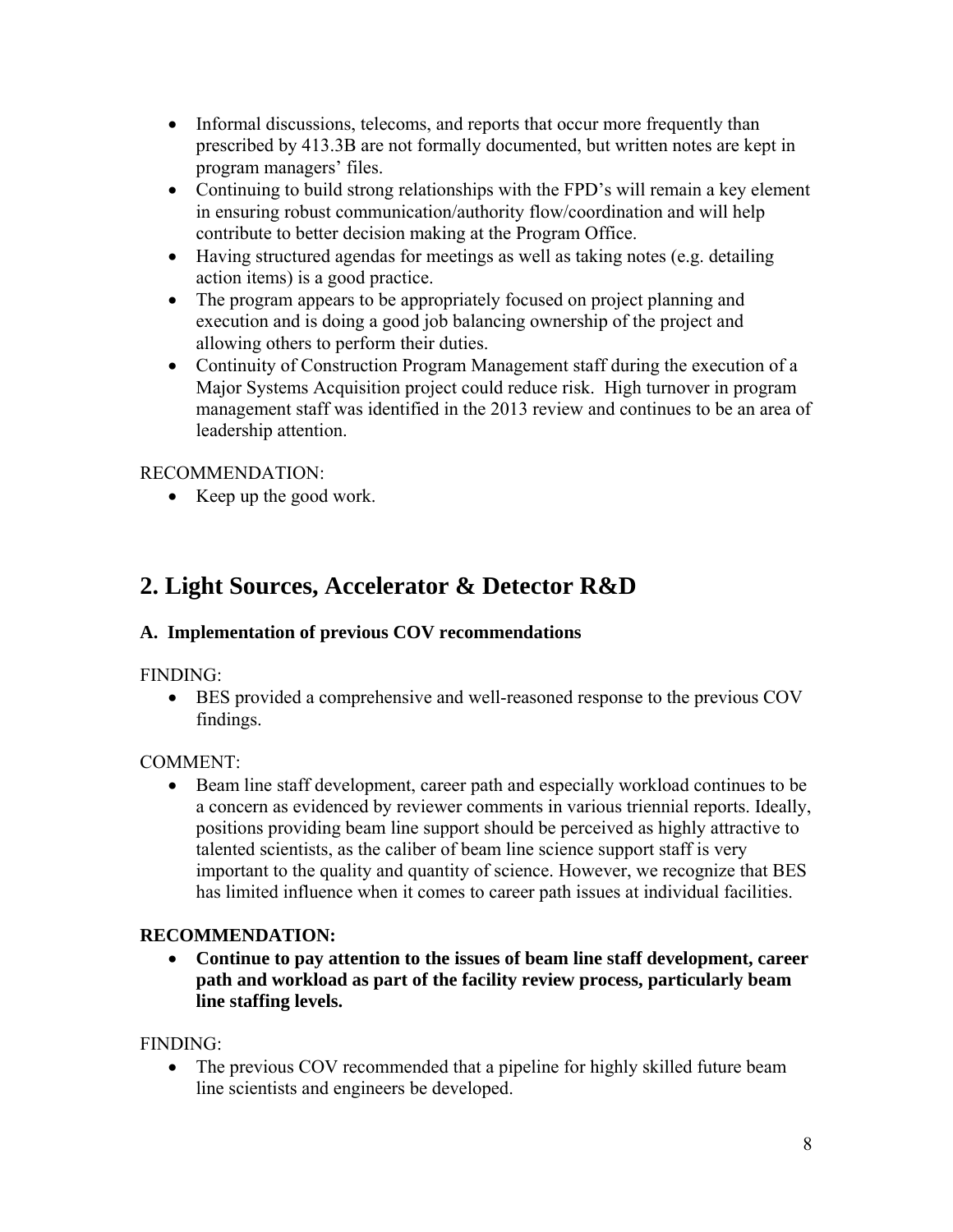#### COMMENT:

 As indicated by BES in their response, the DOE Early Career Program is an excellent mechanism for helping with this problem and is encouraging unique instrument developments by young scientists working at the facilities. COV supports this approach.

#### FINDING:

• The previous COV indicated that travel funding for SUFD staff should be great enough to allow one trip per year to each facility in their portfolio, one trip to a scientific conference and one trip to a flagship international facility, in addition to attending all the reviews that they are responsible for.

#### COMMENT:

• The ability to stay up to date on developments both nationally and internationally is very important for the performance of SUFD staff duties. However, travel funding as previously recommended by the COV is still not available. While we recognize the difficulty of obtaining enough travel funding, we believe that BES should continue to seek additional travel funds for SUFD staff.

### FINDING:

• The previous COV recommended an increased budget for the Accelerator  $\&$ Detector R&D (ADR) program.

### COMMENT:

• The recommended funding increment did not occur in full during the last performance period and yet the program augmented its portfolio to include beamline-optics projects.

### **RECOMMENDATION:**

**Increase the ADR program budget to support its broadened mission.** 

#### **B. Efficacy and quality of the review and monitoring processes**

#### FINDING:

• The current triennial review process does not contain a formalized benchmarking of scientific strengths against similar international facilities, although reviewers are asked to comment on the facility's view of how it fits into the Light Source ecosystem.

### COMMENT:

 Benchmarking against peer (international) facilities would provide insights into the strengths and weaknesses of US facilities, and feed into the strategic planning process. In some cases reviewers provide unsolicited comparisons with other facilities. However, the review process could be improved by explicitly asking the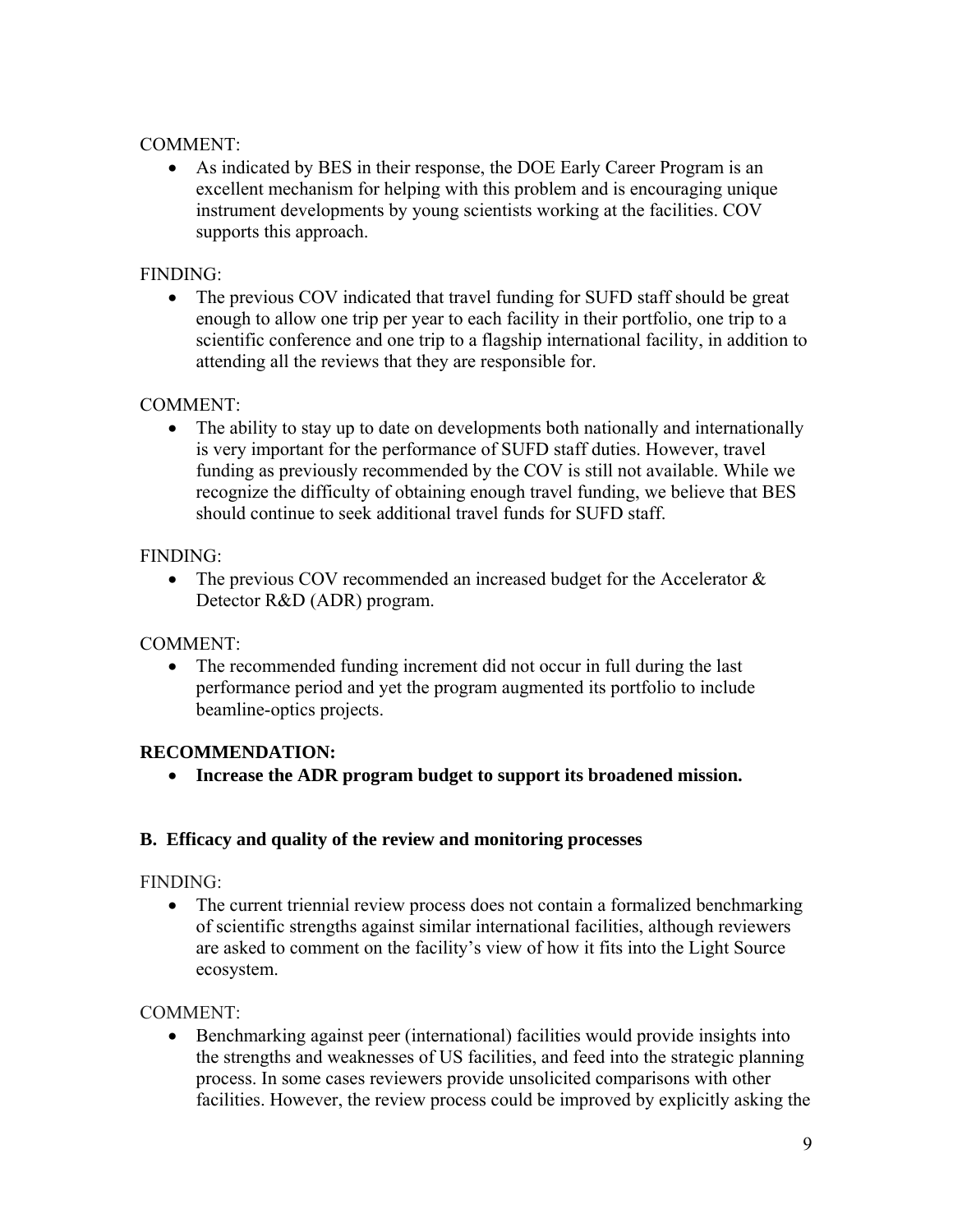facility directors to compare their facilities capabilities and performance against other international facilities of the same caliber, and asking reviewers to comment on the benchmarking. Reviewers who are either frequent users of international facilities, or are well aware of relative strengths and weaknesses, should be used.

#### **RECOMMENDATION:**

 **Modify the facility triennial review process to explicitly include benchmarking against international peer facilities.** 

#### FINDING:

• The triennial reviews of facilities (and bi-monthly conference calls) and budget reviews are generally very well organized and provide a highly detailed and very valuable picture of facility performance.

#### COMMENT:

 BES is to be commended on the very high quality of the review process and the pursuit of efficiency. The letters from the reviewers are very informative as they dig into real issues that should be addressed by facility management. The follow up by BES is commendable, as it articulates very clearly the issues that the facilities need to address. This level of review is clearly essential for the health of the facilities, but the facility management workload associated with preparing for these reviews is very high.

#### **RECOMMENDATION:**

 **Continue to evaluate the optimal balance between a rigorous and useful review process and the considerable time demands on facility staff required to support it.** 

#### FINDING:

• The documentation of monthly teleconferences consists of slide sets, which were presumably discussed during the call.

### COMMENT:

 A written record of questions, answers and action items associated with these monthly meetings would be informative. This information will enable SUFD management to track better the progress or problems that may arise during the 3 years before the next triennial review.

#### **RECOMMENDATION**

 **Keep a written record of questions, answers and action items associated with monthly teleconferences with facility directors.** 

FINDING: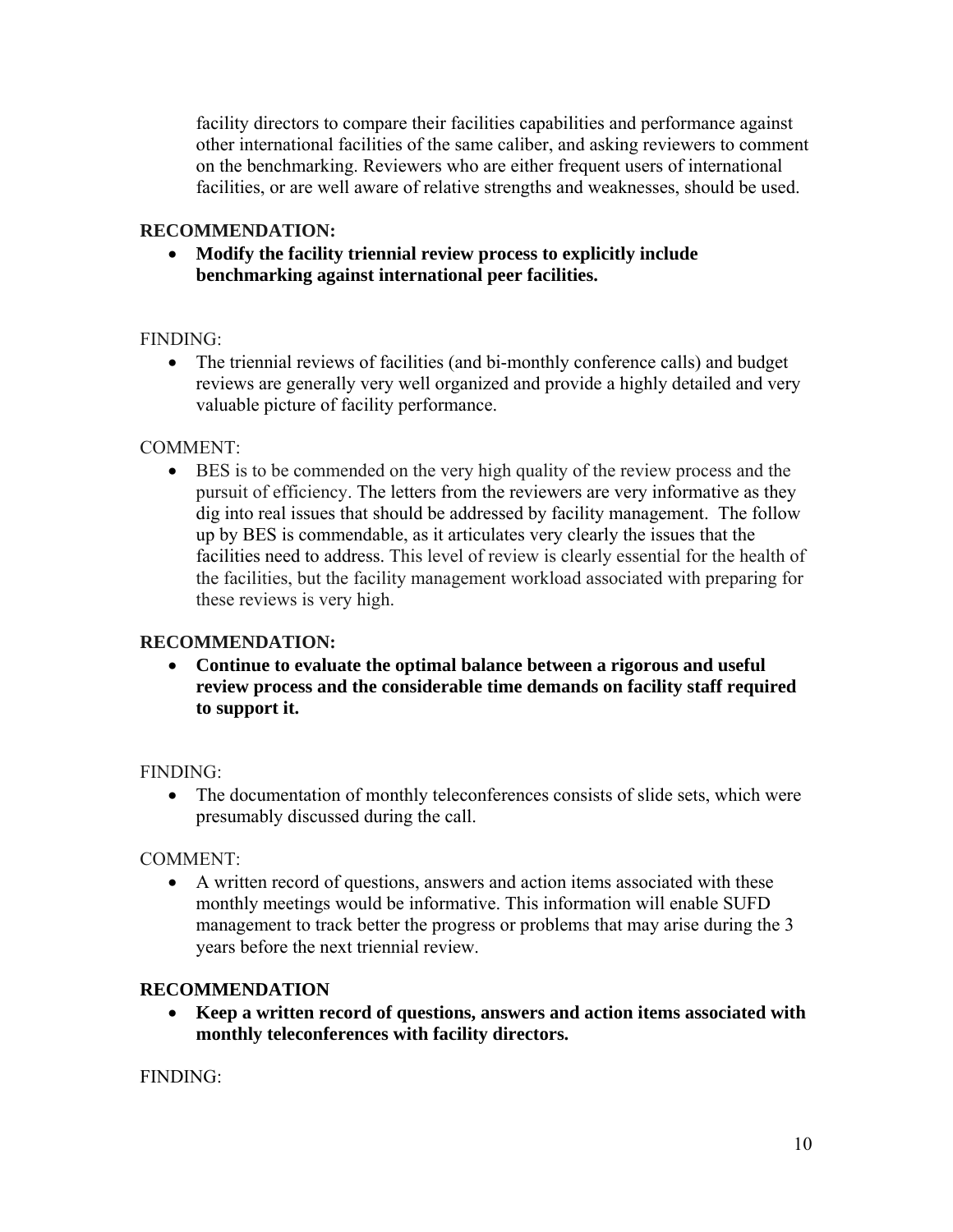A&D Research supports work at ANL, BNL, LBNL, SLAC, as well as at Cornell and UCLA. Work at DOE Laboratories leverages BES facility operations funds and ensures that a tangible outcome can be integrated and embedded into a Light source facility. Work at Cornell and UCLA builds on their long-term expertise in high brightness electron sources, pixel array detectors, simulation capabilities, as well as long-standing strong ties to DOE facilities. We note that only 20% of the funded proposals are from University groups. BES-sponsored workshops encourage collaboration and force a strategic "brainstorming" to identify opportunities and needs for special instrumentation development. We note that the most recent workshop on Neutron and Photon Detectors was held in 2012.

#### COMMENT:

• The intentional focus on near- to mid-term R&D, of benefit to existing facilities, constrains the pool of successful proposals from Universities to the historically funded University PIs. This in turn might limit the evolution of innovative new approaches that could significantly impact instrument performance. BES should facilitate partnerships between new university based teams and DOE facilities to obtain proposals from universities that align well with SUFD objectives. Specific topics well-suited to University research include simulations to better understand source dynamics and instrument performance.

#### **RECOMMENDATION**

 **Expand the pool of new ideas coming into the ADR program by encouraging the submission of proposals from new university groups. Workshops on topics relevant to ADR, such as photon and neutron detectors, would help connect University groups with DOE labs.** 

#### FINDING:

• The Accelerator & Detector R&D (ADR) program is part of an open "continuation of funding" Funding Opportunity Announcement (FOA) accepting proposals over the full fiscal year. Potential applicants are usually informally asked to submit whitepapers for discussion with program manager(s). We find the whitepapers to be widely different in format and content (some were one-page abstracts while others were close to a full proposal).

#### COMMENTS:

- We value the dialog that the program manager has with applicants and the efficiency of whitepapers in guiding the proposal process while using an open solicitation. However, variability in the structure of submitted whitepapers can mask key points needed for comparison over time or by others.
- Discouraged whitepapers are not included in the submission statistics. This leads to an overall underestimation of proposal submissions. This gets in the way of comparing funding demand with complementary funding programs (GARD, HEP). Formally tracking the whitepaper process would provide useful statistics on proposal demand for the ADR program.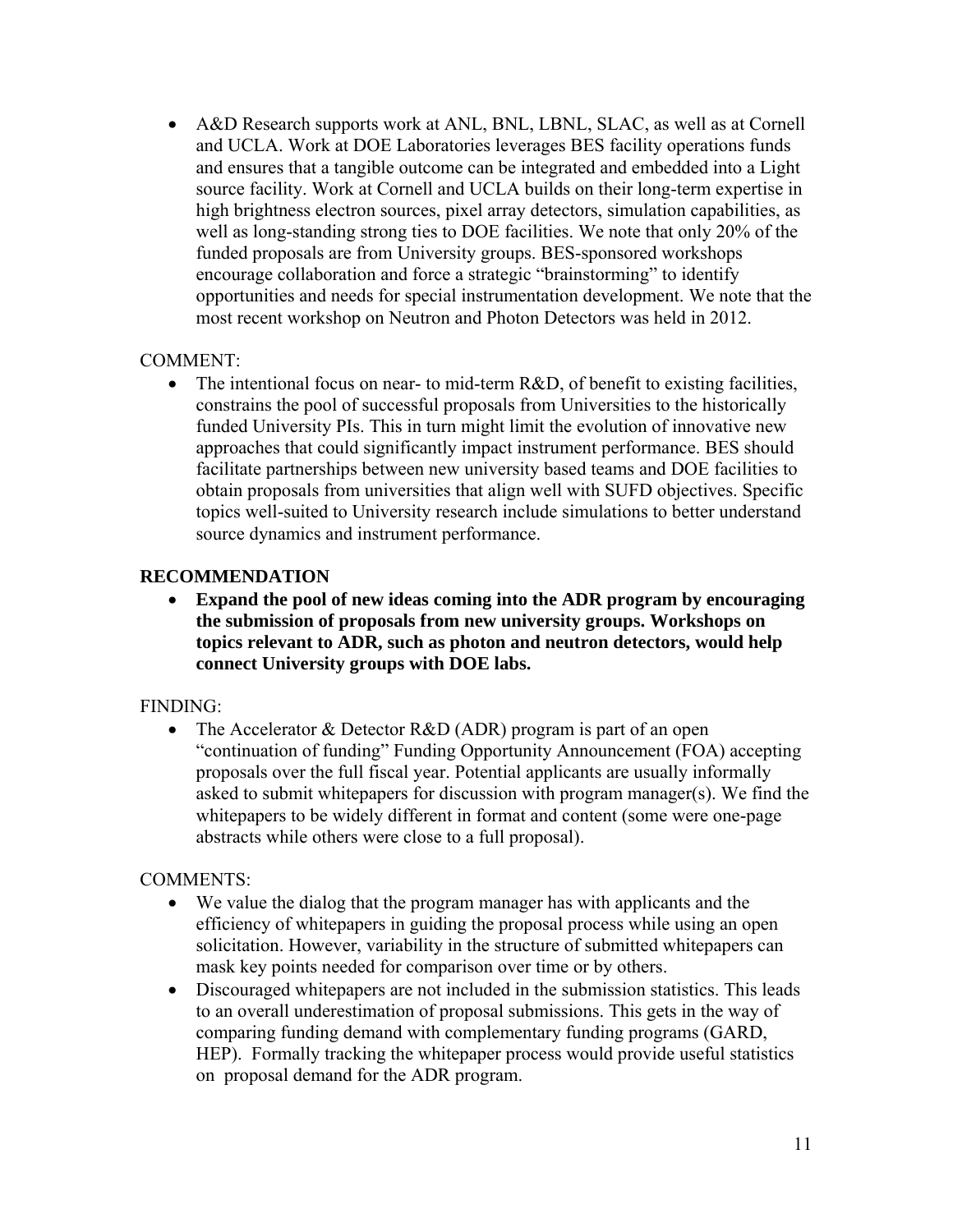#### **RECOMMENDATION:**

 **Formalize the whitepaper submission process in the FOA for ADR, such that whitepapers with a well-defined format are submitted through, and recorded in, PAMS.** 

#### **C. Quality and standing of the portfolio elements**

#### FINDING:

• The ADR portfolio exclusively focuses on short and mid-term developments relevant to facilities in operation or under construction. Advanced (and higher risk) concepts, which might have high-impact in the longer term, are deferred to the general accelerator R&D (GARD) program under HEP division.

#### COMMENT:

 Although the BES light-source accelerator program has benefited from research funded under the HEP's GARD program (e.g. laser R&D). Some developments specific to light sources (optical undulator, compact light sources, beam manipulations etc.) or ultrafast electron diffraction may be challenging to fund under the GARD program.

#### **RECOMMENDATION**

 **Expand the ADR program scope to include longer term R&D projects specific to light sources that cannot be supported by HEP's General Accelerator R&D program.** 

## **3. Nanoscale Science Research Centers**

#### **A. Efficacy and quality of the review and monitoring processes**

#### *Context*

#### FINDING:

• For the purposes of our COV, we recognize that the Nanoscale Science Research Center (NSRC) program does not involve processing proposals, but instead centers on monitoring the performance and direction of the five NSRC's, including their user proposal processes. Accordingly our response to charge 1 is limited to (b), monitoring and helping to guide the NSRC projects, programs, and facilities.

#### *Review processes*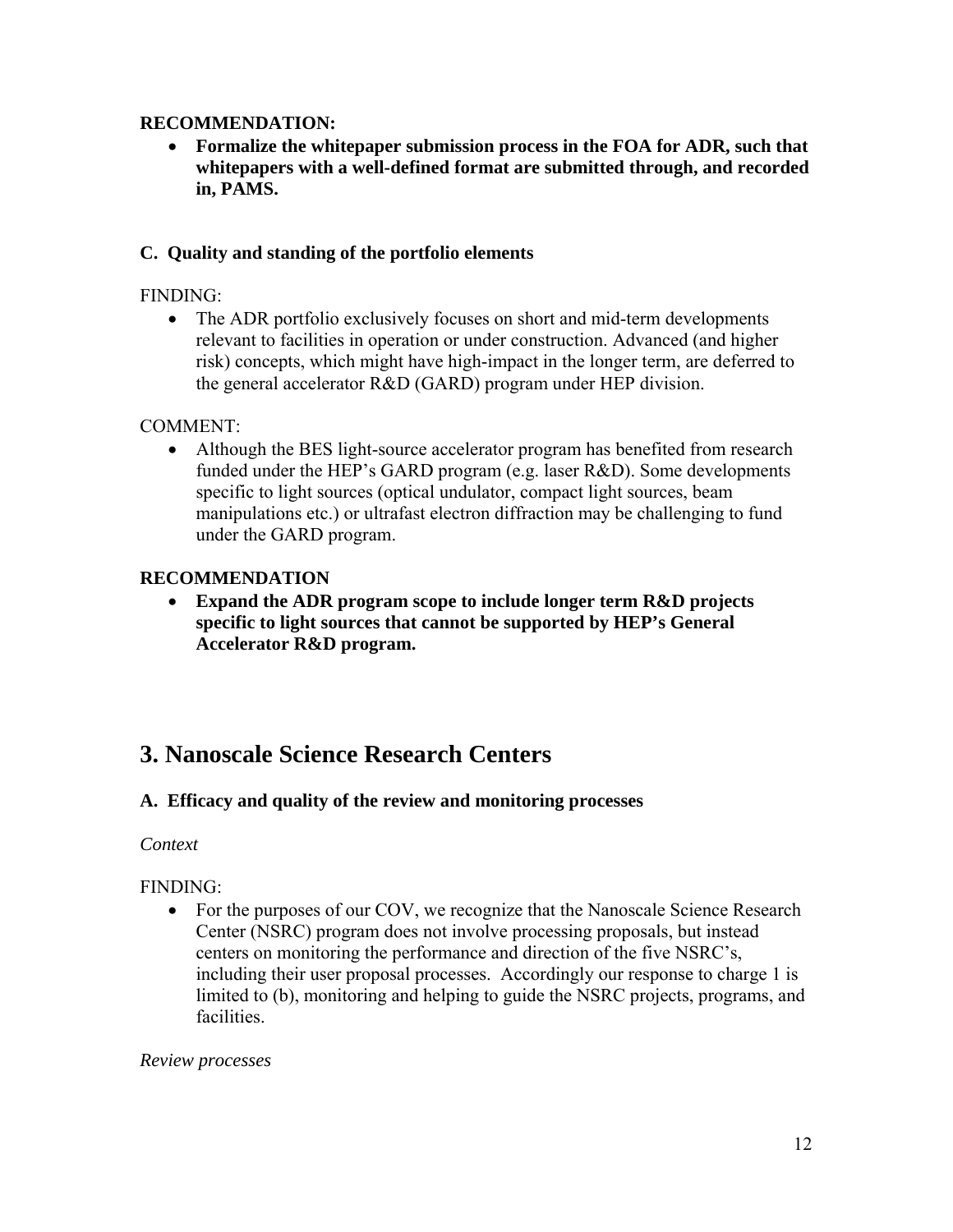#### FINDINGS:

- The operational triennial review process is a well-vetted and excellent process. It is led by the SUFD program manager who convenes a panel of experienced peers for a site visit. It is thorough, meaningful, and very well structured. The panels explore the science program, user program, operations, and management of each of the NSRC. Individual panel reviews appear complete, thorough, and wellwritten. Individual reports from panel members are submitted to the program manager, who in turn extracts the principle findings and recommendations. These results are reviewed by SUFD management and a letter is provided to the Center Director from the Facilities Director with the review highlights, recommendations, and full panel reports. The letter instructs the Director to provide a quick itemized response to the letter, to be followed within 90 days with a detailed plan and set of milestones for remedying the indicated actionable items. The process is highly beneficial to both the program managers and the centers and should be continued.
- The prior COV in 2013 produced a fairly long list of recommendations, all of which were addressed by SUFD.

#### COMMENT:

 We did observe variability in the time lag in providing some of the Letters to Directors. Timely feedback is a useful element in the process. Therefore SUFD should strive to complete the process of preparing and transmitting the Letter to the Director within six months of the review.

#### *Communications - Management*

#### FINDING:

• Communications between the NSRC program director and the NSRC directors is excellent, involving monthly all-directors teleconferences, monthly discussions of the NSRC program director and each NSRC director, and a variety of other communications. High quality minutes of the all-directors teleconferences are taken, edited, circulated and retained. Our understanding is that these efforts have resulted in a collegial, mutually supportive atmosphere among the NSRC directors and with the BES program manager.

#### *NSRC Program Manager*

#### FINDING:

• Since taking the position as NSRC program manager, George Maracas has served the role adeptly and enthusiastically. He communicates with the NSRCs effectively through monthly Directors' teleconferences (and thorough minutes of them), discussions with individual directors, and a variety of other venues. By cultivating personal relationships, he has built a positive community of NSRC directors, in part from his infectious enthusiasm for the program.

#### *Travel budgets*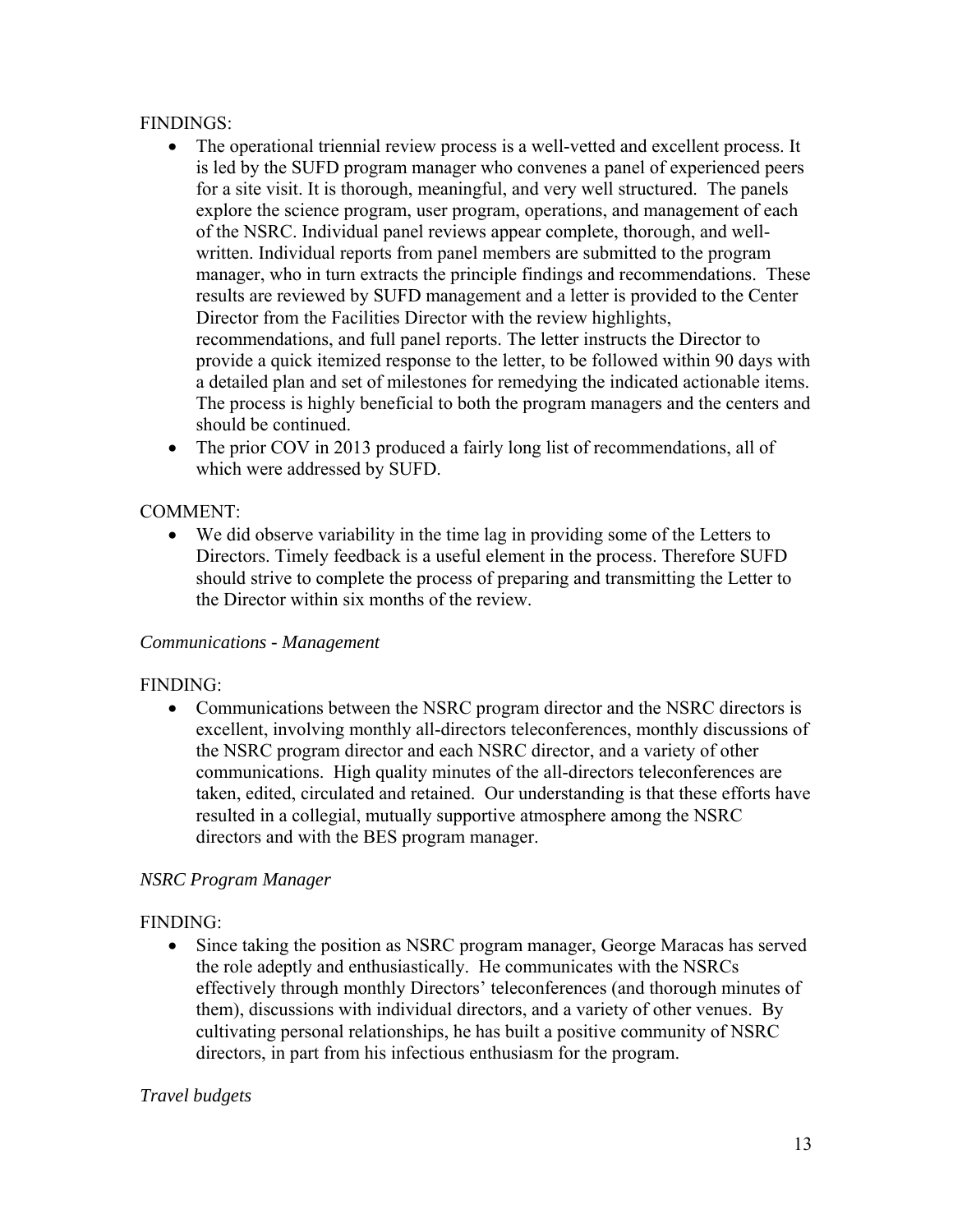#### FINDING:

 Serious concerns persist regarding the reality of insufficient travel funds for program managers to monitor, guide, and interact with the NSRC's and the community, as well as to create program visibility in wider circles.

#### COMMENT:

 BES should significantly increase travel budget for the NSRC program so that the Program Manager can visit each Center at least every other year and attend at least one conference where nano researchers are present in large numbers (e.g. Materials Research Society).

#### *Budget review and strategic plan*

#### FINDING

 A budget and operation review of all five NSRCs was carried out in 2015. This provided a clear picture of the budget and operations at each NSRC.

#### COMMENTS:

- We complement BES for initiating this process and the NSCR staff for engaging in the process.
- We concur that this activity is important and that it should properly be incorporated into the triennial reviews, as is the current plan.
- We commend the program for developing a strategic plan for each NSRC, which are publicly available on the respective websites and are used to guide priorities for personnel, instrumentation, and their links to the scientific activities.

### **B. Quality and standing of the portfolio elements**

#### *Context*

### FINDING:

• For the purposes of our COV, we recognize that the NSRC program is aimed at providing a valuable function to the nano research community. Hence for this part of the charge we assess the value of this NSRC contribution.

#### *Uniqueness*

#### FINDINGS:

• The five SUFD funded nanoscience research centers comprise a significant portion of the National Nanotechnology Initiative (NNI) infrastructure portfolio and are unique among open user facilities. The NSRCs provide a no-cost , meritbased access to top notch synthesis, modeling, fabrication, and characterization facilities. In addition, access is hosted by subject matter experts who can guide efficient use and collaborative insights and interpretation to design and implementation of experiments. National Nanotechnology Coordinated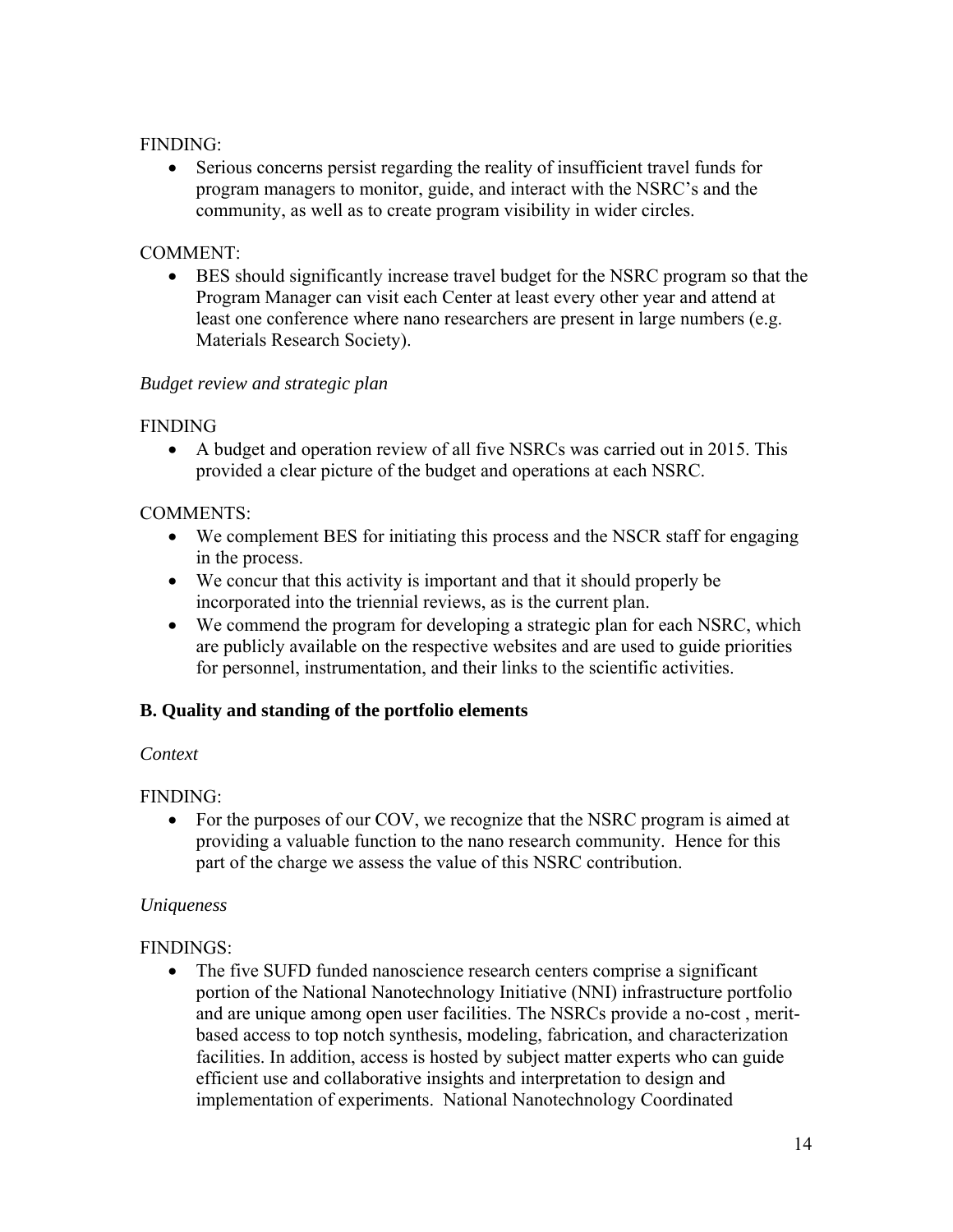Infrastructure (NNCI) and NIST facilities, in contrast are fee-based usage models and are not generally able to accommodate multiple facilities (synthesis, nanofab, theory and modeling, and advanced characterization, etc.) under a single roof. In addition, the NSRCs are each co-located near major DOE facilities (NSLS2, ALS, SNS, MESA, APS), thereby combining offerings not available anywhere in the world. This recognition among researchers has 2800 users per year finding their way to these centers.

- The five NSRC's feature important and distinguishable differences in their expertise and capability. First, each has areas of capability in which they are unique and world leading (such as hard x-ray nanoscience at CNM, Discovery Platforms at CINT, or combinatorial methods at TMF), a consequence of the expertise of NSRC staff scientists and the facilities available. Second, as mentioned above, the NSRC's are collocated with unique user facilities, providing for synergy in research carried out by NSRC users and staff scientists. As evidence of the dependence of BES research on the NSRC's, we note that nearly 1/3 of NSRC users are supported by BES awards from the materials and chemistry divisions.
- The NSRC Directors and program manager have increasingly collaborated (see NSRC portal) to identify where their expertise and capabilities are distinct and to guide their strategic evolution to a portfolio of broad scope and complementarity. Thus, the portfolio includes: (1) unique, cutting edge capabilities that are different among the NSRC's; and (2) a set of tools that are more routine, available in most of the NSRC's, but applied to different research problems.

### **RECOMMENDATION:**

 **Explore ways to enhance the visibility of the NSRCs – particularly their uniqueness for nano research – both within and outside of DOE.** 

#### *Budget*

FINDINGS:

- Each NSRC has its own portfolio of unique capabilities, world-leading research programs and nanofabrication, synthesis and characterization infrastructures. Equipment recapitalization is essential in maintaining the leadership of NSRCs in their fields, productivity and their services to the user community.
- New instrument development/acquisition are central to the strategic planning of each NSRC, as they help to capture new scientific opportunities and serve the needs of users.
- Currently, the labs have helped to meet some of major equipment needs.

COMMENTS:

- The five NRSCs started their full user operations between FY 2006 and FY 2008, and they all have major needs for equipment recapitalization.
- We are concerned that the NSRC budget has been essentially flat for 10 years. This is a problematic situation given the importance of capital facilities to the success of a user-oriented NSRC program. The recent change in MIE cutoff point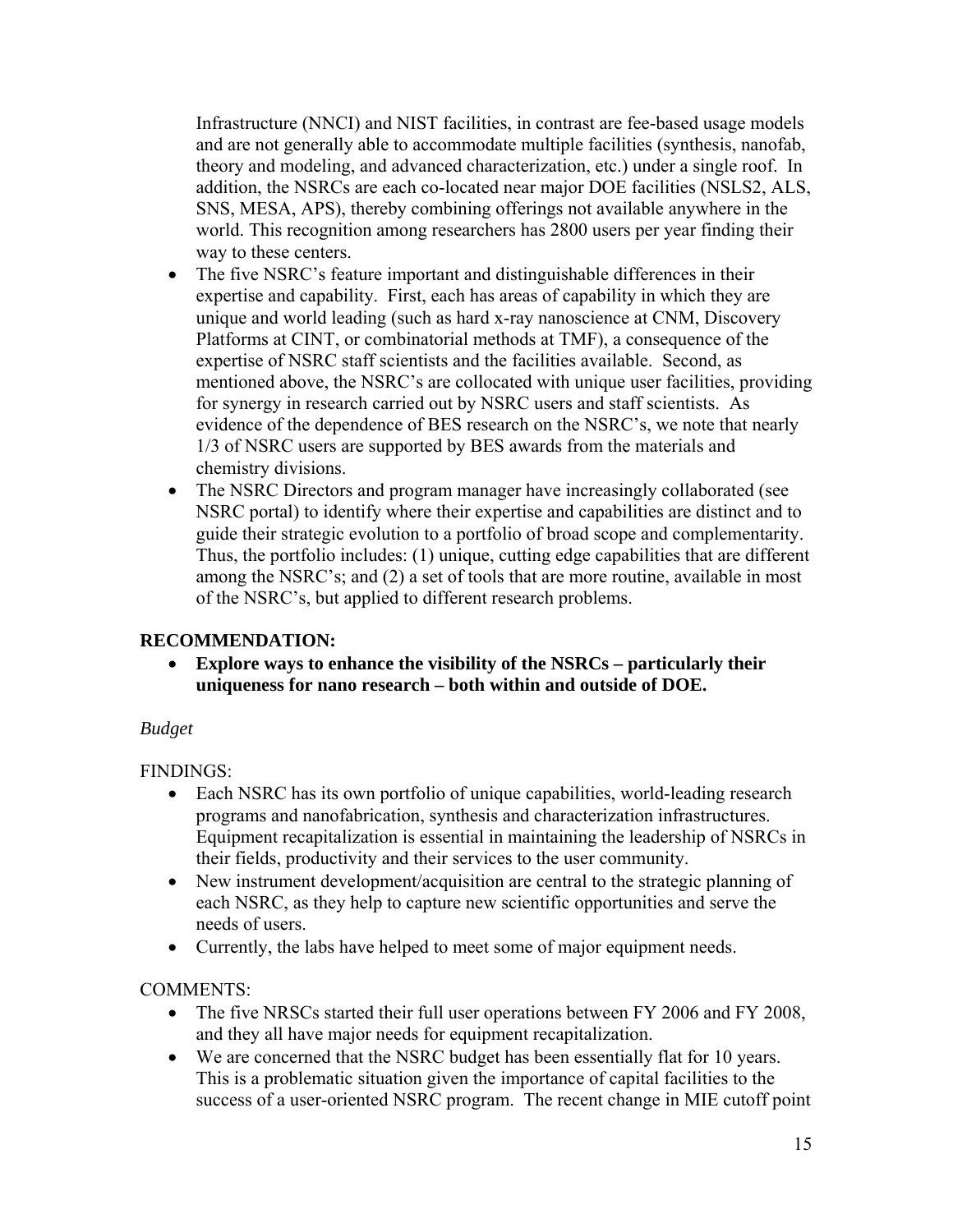from \$2M to \$5M provides more flexibility in budgeting. The 10% budget reserve requested by BES for capital equipment will help somewhat, but it imposes other difficulties given that most of the budget is devoted to salaries, and it is thus far from ideal.

 Another concern is that, because the NSRC program is much smaller than other programs in SUFD, the capital needs of the NSRC may not be sufficiently visible.

#### **RECOMMENDATION:**

 **Keep the NSRC's competitive and cutting-edge by pursuing means to significantly enhance the NSRC capital budget.** 

#### *Outreach*

#### FINDINGS:

- NSRC's are inherently less visible than the much larger SUFD facilities. In addition, the NSRC's engage a large number of experimental tools that serve diverse areas of research, ranging from unique and sophisticated instruments to a portfolio of fabrication and characterization equipment common to nano and micro scale research environments. As nanoscale science continues to diffuse into other disciplines, the pool of researchers who can benefit from this national asset grows.
- While the number of proposals each year from new users is substantial  $(\sim40\%)$ , the total number of users is relatively flat, and some portions of the community are underrepresented, particularly industry (<5% of users). This highlights the ongoing of communicating the research opportunities and uniqueness of the NSRCs to a broad and diverse audience.
- The new NSRC web portal at www.nsrcportal.sandia.gov constitutes a valuable vehicle toward this end – a very good start deserving of considerable further development, including e.g.: explaining the unique benefits the NSRC's offer; ensuring bidirectional hyperlinking between the portal and individual center website; incorporating effective search functions; displaying selected high impact publications, etc.
- To the extent that the portal provides "one-stop shopping" for the multitude of capabilities of the NSRC's, it is worthwhile to explore what commonality might be adopted for registration, proposal preparation/submission, and submission schedules. The portal could at least manage a database of user information that could then be transferred into individual NSRC forms. Such capabilities reduce the burden on users, optimize facility utilization, and convey a favorable image of the NSRC world.
- Additional outreach is opportune through presence and presentations at professional conferences (e.g., the AIP's Industrial Physics Forum, MRS, AVS, APS, ECS). Such experiences also offer an opportunity to identify what roadblocks might confront the expansion of the user base. Finally, a slide or two summarizing the NSRC's could be developed which highlights their benefit and points to the portal.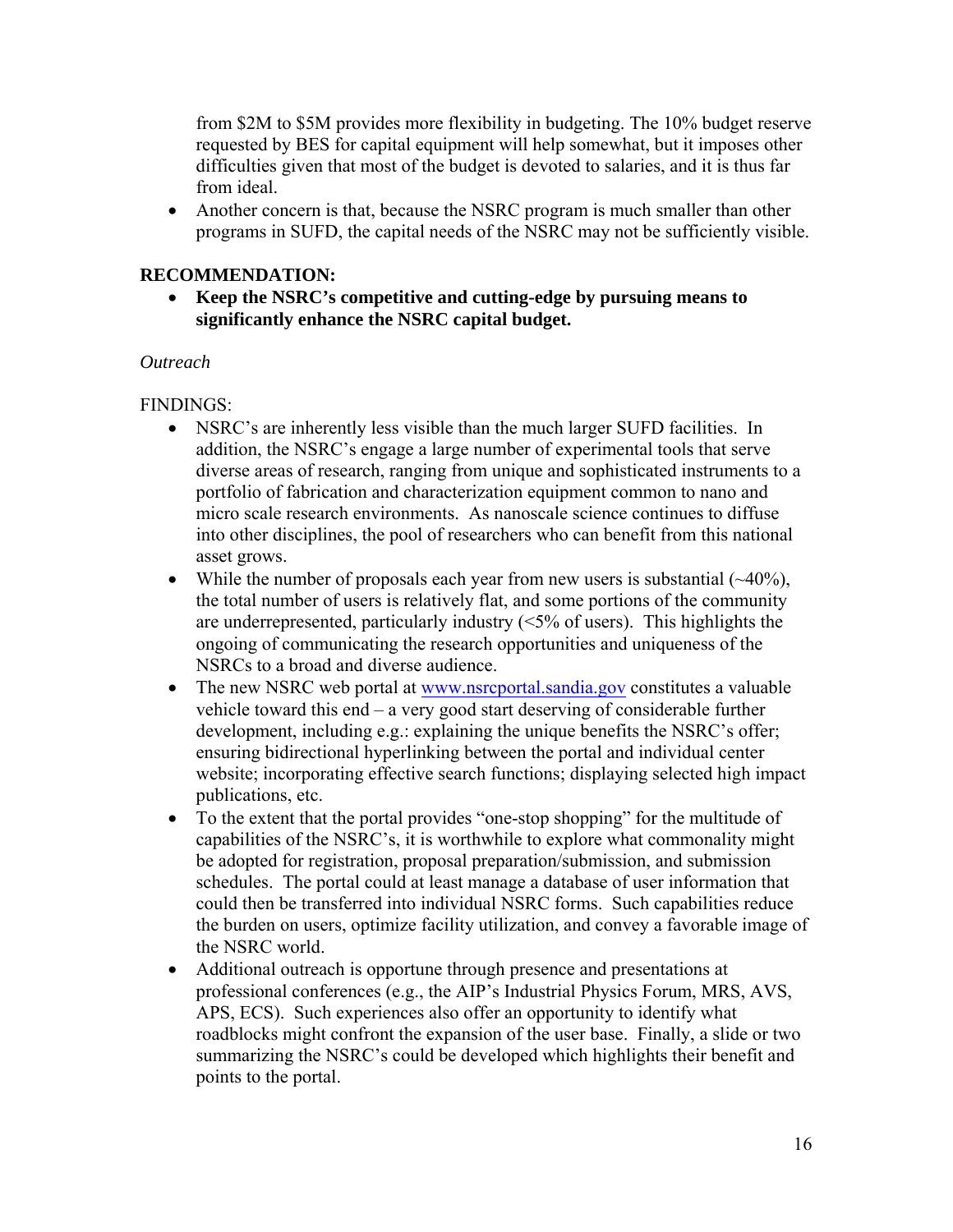#### **RECOMMENDATION:**

 **Continue development of the NSRC Portal, including clear descriptions of the unique advantages of the NSRCs for research in nano and micro science.** 

#### *Merger of EBMCs with NSRCs*

#### FINDINGS:

- The Electron-Beam Microcharacterization Centers (EBMCs) have provided world-class leadership in the development of electron microscopy science and service to the wider scientific communities. Like the NSRC's, the EBMC's provide unique staff expertise and instrumentation.
- The EBMCs at LBNL, Argonne and ORNL were recently merged into their respective NSRCs, enhancing technical synergy between the two, simplifying budgets, and conveying a larger profile for both. To date the merger appears to be successful, though there has been no formal feedback yet on these mergers since it was done after the last triennial review. The upcoming triennial review will enable a full assessment of the consequences of the merger, an important goal, and to reiterate the important role the instruments and staff of the former EBMC's hold.

## **4. Neutron Scattering Facilities**

#### **A. Introduction**

The COV subgroup on neutron facilities would like to thank the BES staff for their assistance and discussions during this review. They were available to answer all of our questions and we appreciated their candor. We would also like to acknowledge BES for making available all of the core documentation electronically, and for providing additional information when requested. The organization of the electronic documents which included all review materials was logical and easy to review.

**The BES-funded neutron scattering facilities.** The high flux neutron sources coupled with a modern neutron scattering instrument suite supported by DOE-BES-SUFD provide unique capabilities to measure the structure and dynamics of materials from the nanoscale to laboratory length scales. The exceptional neutron facilities currently operating at the Oak Ridge National Laboratory have world-class neutron scattering instruments and very good scientific productivity.

**Context.** In order to place this review into a broader context, we briefly review the national and international situation of the neutron scattering facilities. There are two locations in the United States with neutron user facilities. The Commerce Department operates the NIST Center for Neutron Research in Gaithersburg, MD and the DOE operates the Spallation Neutron Source (SNS) and High Flux Isotope Reactor (HFIR) at Oak Ridge National Laboratory. During this review period (2013-2015), BES ceased funding the Lujan Center, thus eliminating open user access to a number of neutron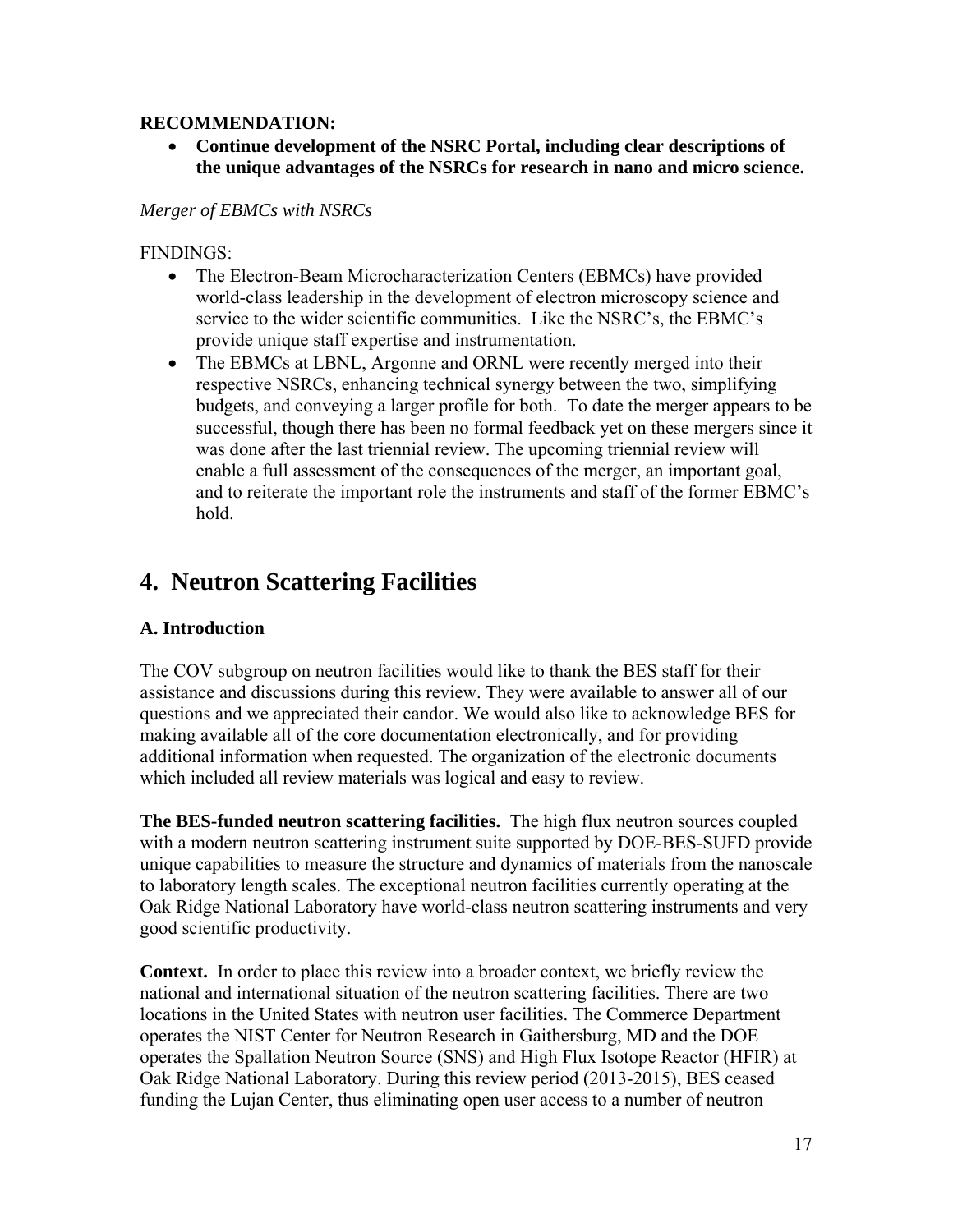scattering instruments. The loss of Lujan decreased the total neutron measurement capacity (as measured by the total number of neutron scattering instruments in a general user program) by 10% to 45. Total number of instruments is also a predictor of scientific productivity. The number of good neutron scattering instruments is directly related to the number of users, publications, and high-impact publications. Using all of these measures, the US neutron scattering capacity and scientific impact is about 1/3 of that of the European neutron user facilities.

**Emphasizing a user-centric approach to neutron user facility operation.** The documentation we reviewed made some very clear observations related to the need to operate HFIR and SNS as user-focused research facilities. It is an important observation (and thus relevant to this COV review) that a successful and scientifically productive national user facility must have robust user support. BES clearly recognizes that this is an important part of meeting their stated goal for facilities to produce *the best science possible*. The following are some observations we made relevant to this BES goal as well as the context described above based on our review of the documentation during the course of the COV.

#### COMMENT:

 Neutrons, the sources that produce them, and the neutron scattering instruments used to measure material samples are a rare measurement resource and also represent a sizeable capital investment. Thus it is essential that these facilities are operated in a manner that has the broadest possible benefit for the U.S. scientific community.

#### FINDINGS:

- BES continues to provide strong support for neutron scattering science through its support of the Neutron Sciences Directorate at ORNL.
- There is a growing number of users who use neutron facilities only once or a few times during their graduate research  $-i.e.,$  "occasional users" versus the traditional "expert users" whose research is neutron-centric.
- The stated goal of BES for their user facilities is the "best science" and the metrics used to measure success are based on scientific productivity. The growth and expansion of the use of the user facilities to address ever-broader scientific questions is a sign of the facilities' success and BES should recognize and reward this.
- Since the last COV review, there has been documented evidence of improved user support and subsequent higher scientific productivity at ORNL NScD. Beam time utilization can be further improved by having beam line scientists take a holistic approach to neutron experiments at their facilities- including involvement in educating new users (especially students and post-docs), experimental design, proposals, proposal feedback, experimental execution, data acquisition and subsequent data analysis when warranted.
- An access mechanism that encourages new users and enables them to ultimately be more successful in the peer-review proposal system is warranted.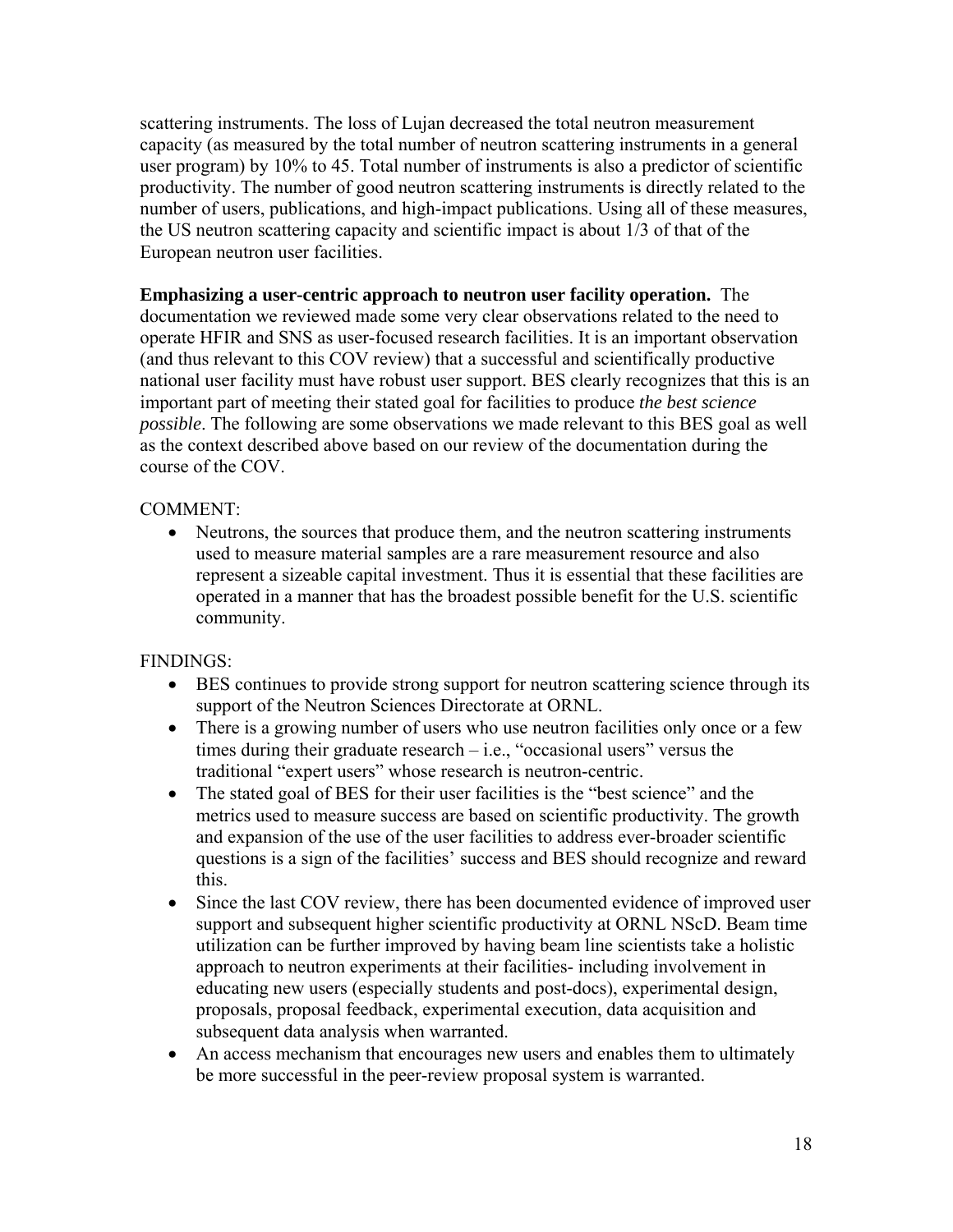A reward structure for beamline scientists is needed to encourage this enhanced engagement.

#### **B. Implementation of previous COV recommendations**

BES responded to the recommendations of the neutron facilities sub-group to the COV in 2013. In at least one case, the context for a recommendation has changed, thus reaffirming the need to implement that recommendation. This recommendation is provided below.

#### **RECOMMENDATION:**

 **Join with other agencies, such as DOC, NSF, and NIH, in assessing the current status and future directions for neutron science in the U.S., which would include neutron measurement capacity and capabilities needed to enhance the international competitiveness of the U.S. scientific community.** 

BES replied that they were open to discussions to enhance neutron science in the U.S., but to date, no working group has convened. Since DOE is the majority funder of neutron scattering in the U.S., it should play a significant role in this working group. It is important to note that since 2013, the context for such a working group has changed with the closing of the Lujan Center. In addition, a very recent National Academies report on converting the U.S. high performance research reactors from highly-enriched uranium to low-enriched uranium recommended convening an interagency working group to assess the neutron scattering needs of the U.S. for the next 50 years.<sup>1</sup> In light of the proposed Second Target Station (STS) at ORNL and considering that it has been 15 years since a holistic assessment of the U.S. neutron scattering facility needs was performed, it is timely and appropriate to convene such a working group. Such a group should look broadly at the entire U.S. complement of neutron sources and scattering instruments and assess the future needs.

Another past recommendation was to track a supplementary metric regarding users. We are pleased to note that the Office of Science is now officially tracking Remote Users, as well as On-Site Users, and that BES is now collecting additional metrics of On-Site Users plus Co-Proposers and Remote Users plus Co-Proposers. We strongly encourage BES to find a way to make use of these metrics in illustrating the impact of the facilities.

### **C. Efficacy and quality of the review and monitoring processes**

#### *Lujan Center*

 $\overline{a}$ 

<sup>1</sup> *Reducing the Use of Highly Enriched Uranium in Civilian Research Reactors*, Committee on the Current Status of and Progress Toward Eliminating Highly Enriched Uranium Use in Fuel for Civilian Research and Test Reactors, National Academies Press, 2016, http://www.nap.edu/catalog/21818/reducing-the-use-of-highly-enriched-uraniumin-civilian-research-reactors.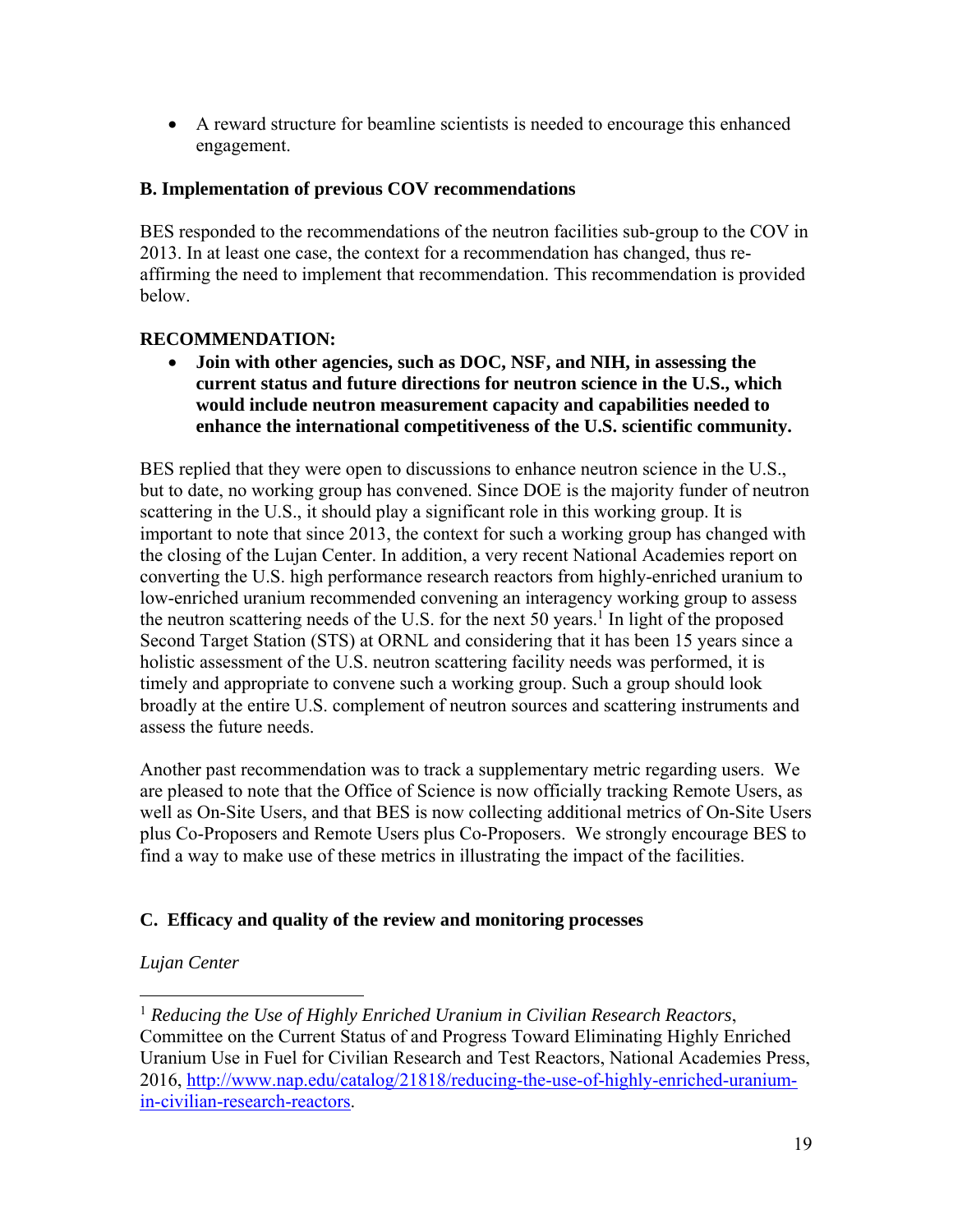#### FINDING:

• The loss of Lujan's neutron scattering instruments to the general user community represented ~15% loss of instrumentation nationally. BES is responsible for stewardship of much of the nation's neutron scattering facilities. This closure had a detrimental impact on users and BES acted to mitigate this effect, especially on students affected by this closure. However, the diffraction capabilities, in particular, were compromised by closing the facility prior to having comparable instruments available and operational at SNS. Unique aspects were identified in the last triennial review of Lujan. It should be noted that many of the letters of concern from the user community came from users geographically located west of the Mississippi.

### **RECOMMENDATIONS:**

- **Be mindful of how the termination of support for general-user programs can affect the national neutron scattering scientific user community and scientific productivity.**
- **Make it a priority to recover, at other BES user facilities, the unique experimental capabilities that were lost to general users with the termination of BES funding for the Lujan Center.**

### *SNS/HFIR*

FINDINGS:

- The triennial reviews are well-organized and well-documented.
- Responses by the facilities management to BES comments/questions were thoughtful and well-conceived.
- The COV reviewed documentation that BES and the facilities management follow up on the implementation of these recommendations.
- Facilities management and staff have largely embraced a strategic plan with articulated and measurable goals. We encourage the facility management and BES program managers to engage in robust discussions about performance expectations and opportunities for future facility developments.
- In order to best optimize the federal investment in neutron scattering sources in the U.S., it is important that the scientific user community, facilities management, and BES work together. The scientific community has been engaged in facilitiessponsored workshops and has defined the facilities/instrumentation needs now and for the future.

### **D. Quality and standing of the portfolio elements**

FINDINGS:

• The facilities management and staff have embraced scientific productivity as a metric for some decision making. To that end, a \$10M fund is established at SNS/HFIR for improvements and maintenance based on meeting this goal.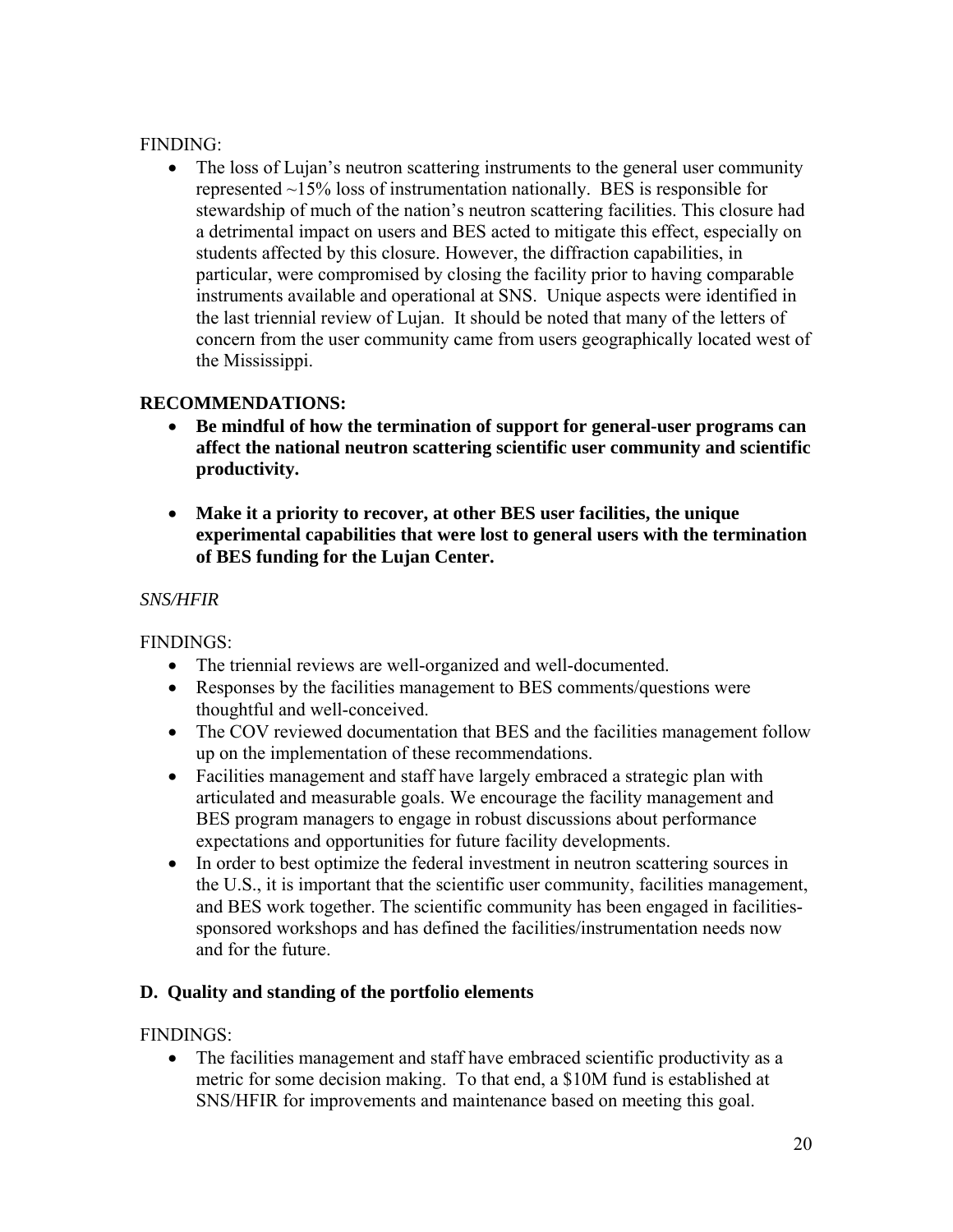Unique users, peer-reviewed publications, and publications in high impact journals are reported as metrics. The definition of "high impact" journals should be broad enough to fully capture the breadth and scope of scientific contributions of the neutron scattering community. Sustained scientific impact is not captured by these metrics alone and additional metrics, such as citations and/or a facility hindex, may be valuable for evaluation and planning purposes.

#### COMMENT:

• Industrial engagement at the neutron user facilities can broaden the scientific impact of those facilities. For example, engaging industry can motivate the development of novel sample environment equipment that can be used by those participating in research at the facility via the general user program. If DOE-BES would like to amplify the scientific impact of its neutron user facilities through industrial research participation then they could consider developing a strategy involving (1) incentives, and (2) non-traditional, non-proprietary access models. Metrics other than publications can be used for evaluation of the success of industrial engagement. Also the success of any access program for industrial engagement should include input from industrial researchers.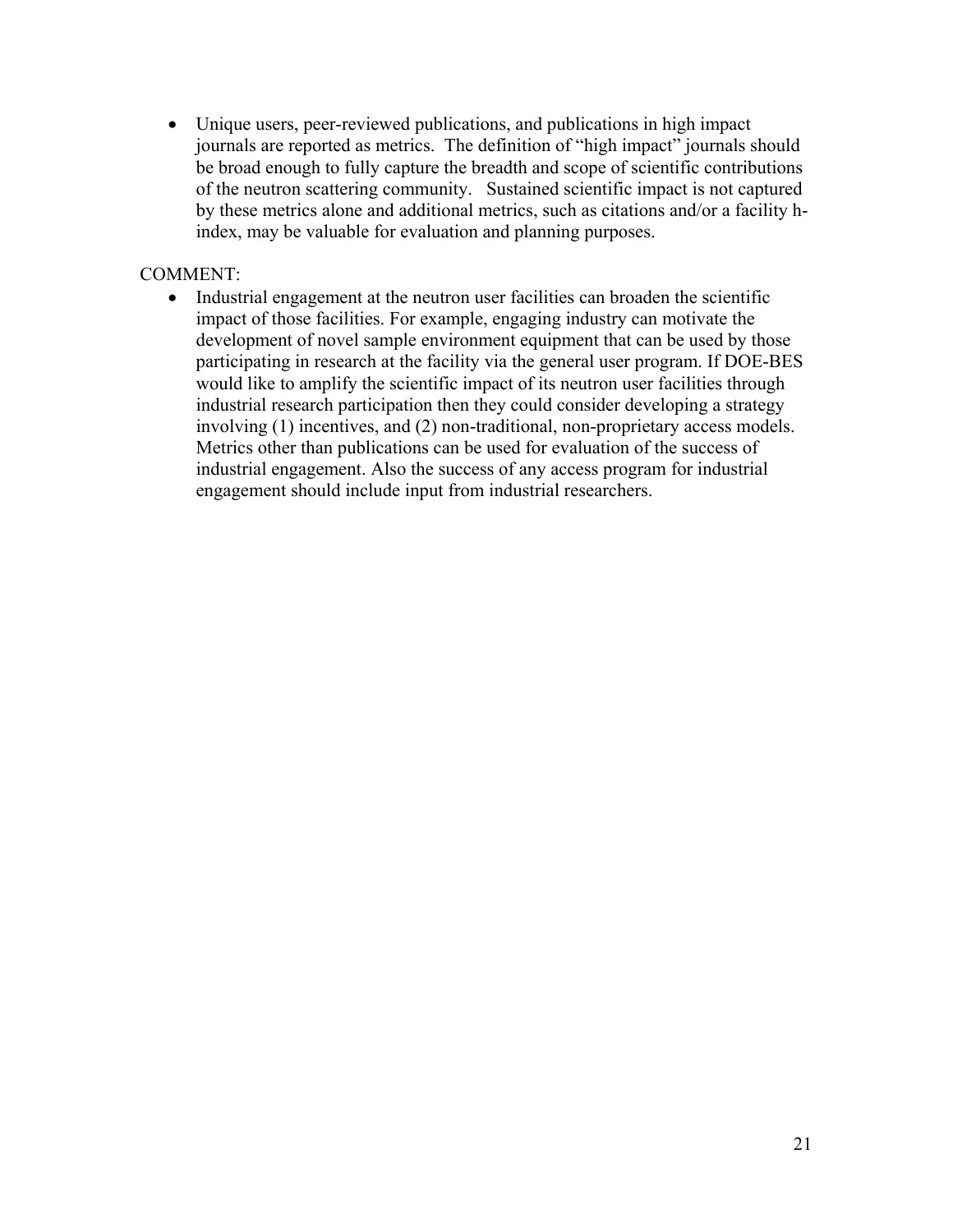**Appendix A DOE/BES Scientific User Facilities Division Committee of Visitors (COV) Review Panel Germantown, MD April 12-14, 2016 Committee Members** 

#### **CONSTRUCTION (3)**

#### **Dr. Angus Bampton – CHAIR**

Pacific Northwest National Laboratory 902 Battelle Blvd. Box 999; MSIN: J2‐33 Richland, WA 99352 Phone: 509‐371‐7964 Angus.bampton@pnnl.com

#### **Mr. James Krupnick – RETIRED**

Lawrence Berkeley National Laboratory (Emeritus) 464 Hudson St. Oakland, CA 94615 Phone: 510‐812‐0464 (res) JTKrupnick@lbl.gov or JTKrupnick@gmail.com

#### **Dr. John C. Post**

Lawrence Livermore National Laboratory 7000 East Avenue; MS: L‐466 Livermore, CA 94551 Phone: 925‐422‐9493 Post1@llnl.gov

#### **LIGHT SOURCE/ACCELERATOR & DETECTOR RESEARCH (5)**

#### **Professor Angus Wilkinson – CHAIR**

Georgia Institute of Technology School of Chemistry & Biochemistry 901 Atlantic Drive; MoSE: 1100J Atlanta, GA 30332‐0400 Phone: 404‐894‐4036 Angus.wilkinson@chemistry.gatech.edu

#### **Professor Nora Berrah**

Department of Physics University of Connecticut 2152 Hillside Road Storrs, CT 06268 Phone: 860‐486‐0439 Nora.berrah@uconn.edu

#### **Professor Philippe Piot**

Department of Physics Northern Illinois University 1425 W. Lincoln Hwy Latourette Hall Dekalb, IL 60115 Phone: 815‐753‐6473 piot@nicadd.niu.edu

#### **Professor Oleg Shpyrko**

Associate Professor University of California – San Diego 9500 Gilman Drive MC‐0318 La Jolla, CA 92093‐0318 Phone: 858‐534‐3066 oshpyrko@physics.ucsd.edu

#### **Dr. Vyshnavi Suntharalingam**

Lincoln Laboratory Massachusetts Institute of Technology 244 Wood Street Lexington, MA 02420‐9108 Phone: 781‐981‐5975 vyshi@LL.MIT.edu

#### **NEUTRONS (4)**

#### **Dr. Rob Dimeo – CHAIR**

National Institute of Standards & Technology (NIST) Center for Neutron Research 100 Bureau Drive; MS: 6100 Gaithersburg, MD 20899‐6100 Phone: 301‐975‐6210 Robert.dimeo@nist.gov

#### **Dr. Suzanne te Velthuis**

Argonne National Laboratory Department of Physics Materials Sciences Division 9700 S. Cass Avenue Bldg. 223, B‐205 Argonne, IL 60439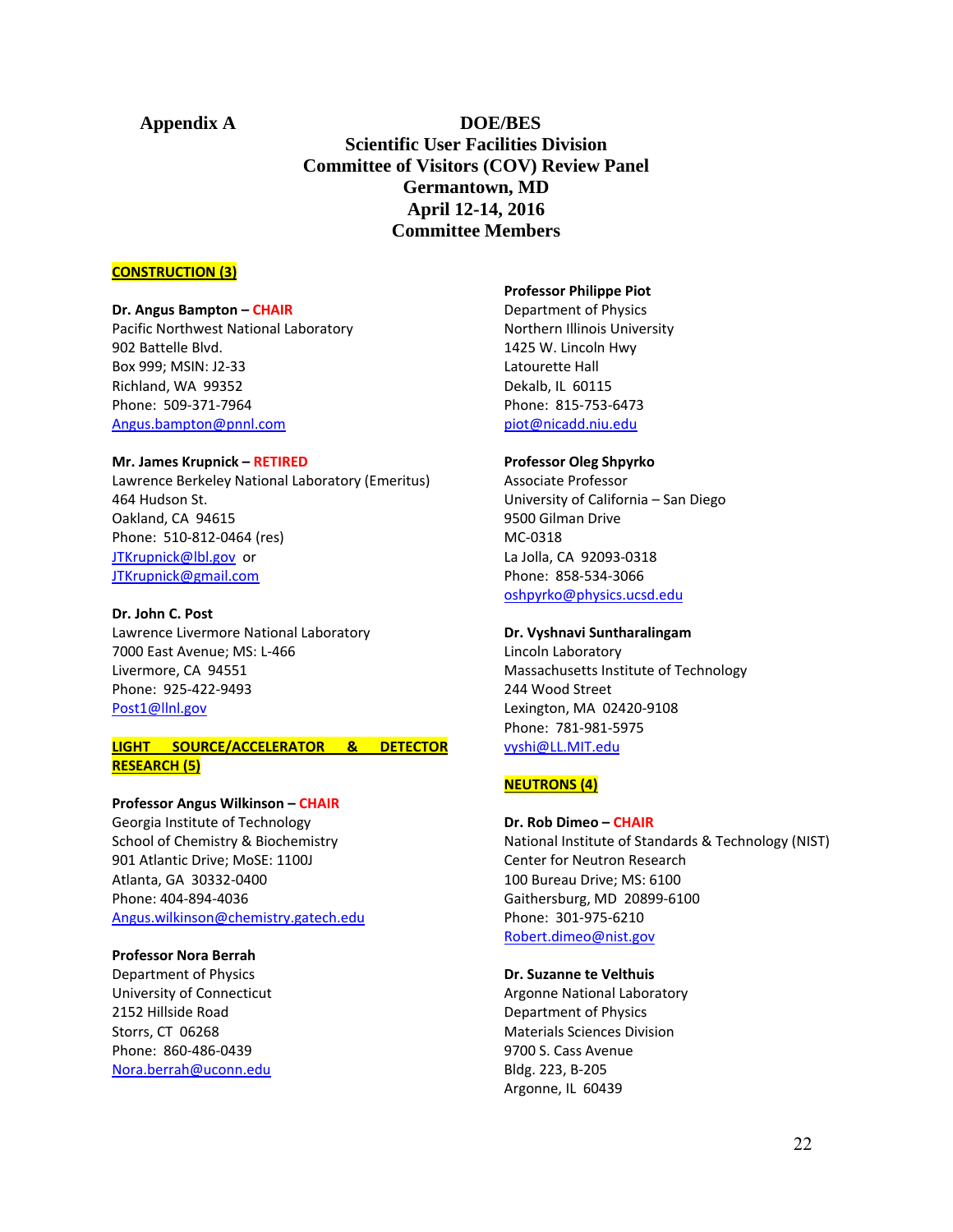#### Phone: 630‐252‐1075 tevelthuis@anl.gov

#### **Professor Despina Louca**

University of Virginia Condensed Matter and Materials Physics Division Jesse Beams Laboratory 382 McCormick Road Charlottesville, VA 22904‐4714 Phone: 434‐924‐6802 Dl4f@Virginia.edu

#### **Professor Norm Wagner**

Chemical and Biomolecular Engineering Department University of Delaware 227 Colburn Lab Newark, DE 19716 Phone: 302‐831‐8079 wagnernj@udel.edu

#### **NSRCs (4)**

**Professor Gary Rubloff – CHAIR** Director Institute for Systems Research University of Maryland 2209 AV Williams Bldg. College Park, MD 20742‐3285 Phone: 301‐405‐3011 rubloff@umd.edu

#### **Dr. Donald Tennant**

Director of Operations Cornell NanoScale Facility (CNF) Cornell University 250 Duffield Hall Ithaca, NY 14853‐2700 Phone: 607‐254‐6203 tennant@cnf.cornell.edu\

#### **Dr. Celia Merzbacher**

Vice President, Innovative Partnerships Semiconductor Research Corporation 1101 Slater Road, Ste. 120 Durham, NC 27703 Phone: 919‐941‐9413 Celia.Merzbacher@src.org

#### **Professor Jian‐Min (Jim) Zuo**

University of Illinois, Urbana‐Champaign Materials Science and Engineering 1304 W. Green St. Urbana, Illinois 61801

Phone: 217‐244‐6504 jianzuo@illinois.edu **BESAC Committee Chairman:**

#### **Professor John Hemminger (BESAC) (1st day only)**

University of California, Irvine Department of Chemistry 334B Rowland Hall; MC: 4675 Irvine, CA 92697 Phone: 949‐824‐6020 jchemmin@uci.edu

#### **COV Chairman:**

#### **Dr. John Tranquada**

Brookhaven National Laboratory Condensed Matter Physics & Materials Sciences Box 5000; MS: 510A Upton, NY 11973‐5000 Phone: 631‐344‐7547 jtran@bnl.gov

#### **OTHER ATTENDEES:**

J. Hemminger, BESAC Chairperson **(1st day only)** J. Tranquada, BNL **(Chairman of COV)** H. Kung, DOE/SC‐22 A. Schwartz, DOE/SC-22 (1<sup>st</sup> day only) G. McLean,  $DOE/SC-22.1$  (1<sup>st</sup> day only) L. Horton, DOE/SC-22.2  $(1^{st}$  day only) J. B. Murphy, DOE/SC‐22.3 P. Kraushaar, DOE/SC‐22.3 P. Lee, DOE/SC‐22.3 E. Lessner, DOE/SC‐22.3 G. Maracas, DOE/SC‐22.3 R. Meneses, DOE/SC‐22.3 V. Nguyen, DOE/SC‐22.3 J. Rhyne, DOE/SC‐22.3 E. Stevens, DOE/SC‐22.3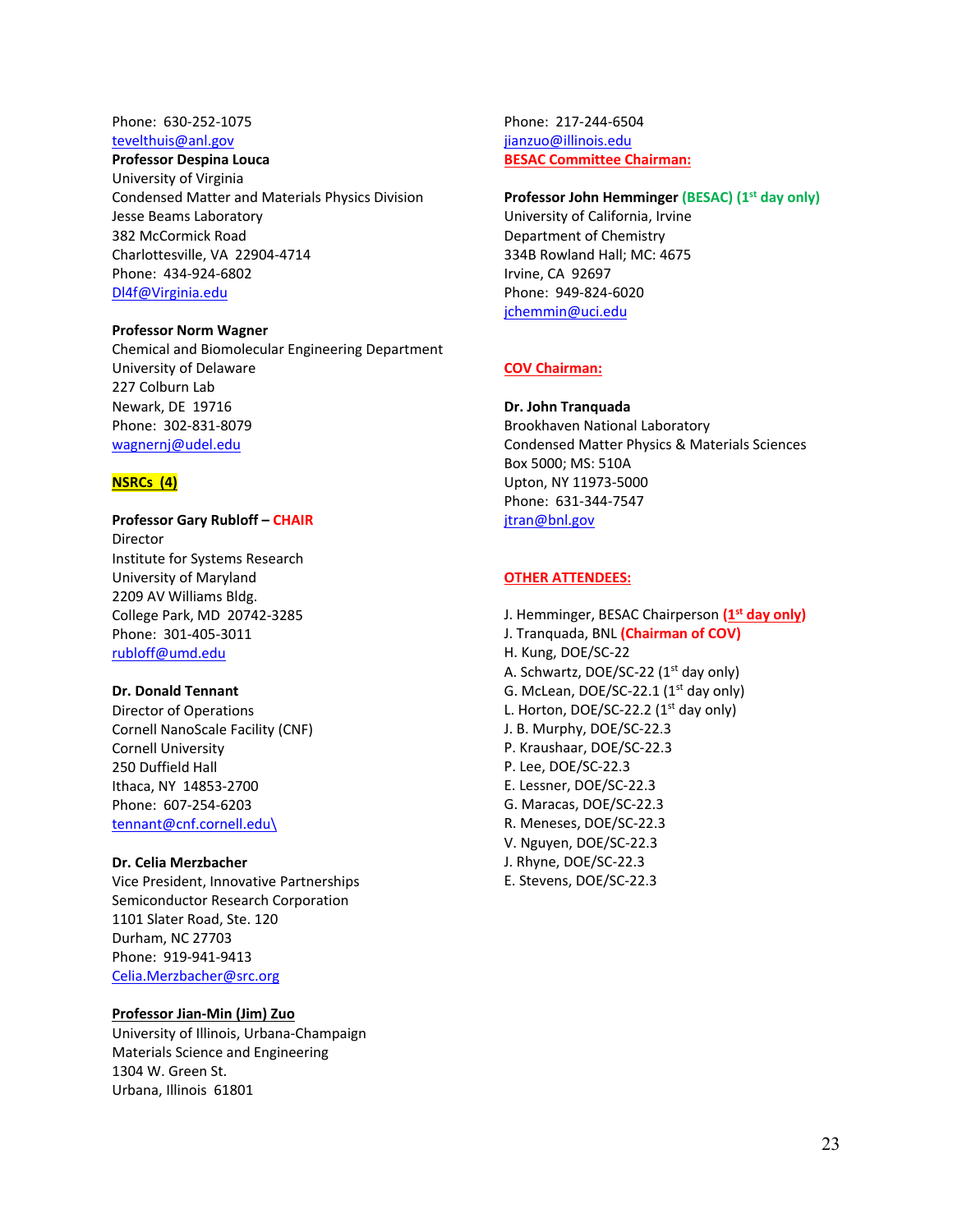

#### COMMITTEE OF VISITORS

**Scientific User Facilities Division DOE/Germantown Complex April 12-14, 2016** 

#### **AGENDA**

T

### **Tuesday, April 12th, 2016**

| $7:30$ am $-8:00$ am                | Arrive at DOE Complex                                                                                                                                                                                                                                                                                                                                                                                |                                    |
|-------------------------------------|------------------------------------------------------------------------------------------------------------------------------------------------------------------------------------------------------------------------------------------------------------------------------------------------------------------------------------------------------------------------------------------------------|------------------------------------|
| $8:00$ am $-8:30$ am                | Security Entrance - Committee to Assemble in North Lobby to check in.<br>Committee will then be escorted to Conference Room: A-410<br>(Continental Breakfast Available)                                                                                                                                                                                                                              | COV members and BES staff          |
| $8:30$ am $-8:45$ am                | Executive Session, Committee Assignments<br>(John Tranquada)                                                                                                                                                                                                                                                                                                                                         | COV members                        |
| $8:45$ am $-9:00$ am                | BESAC and COV Process (John C. Hemminger)                                                                                                                                                                                                                                                                                                                                                            | COV members and BES staff          |
| $9:00$ am $-9:30$ am                | Welcome and Introduction to BES and the COV process<br>(Harriet Kung)                                                                                                                                                                                                                                                                                                                                | COV members and BES staff          |
| $9:30$ am $-10:15$ am               | Overview of the Scientific User Facilities Division and the peer review<br>process (James Murphy)                                                                                                                                                                                                                                                                                                    | COV members and BES staff          |
| $10:15$ am $- 10:30$ am             | Executive Session (Conference Room: A-410)                                                                                                                                                                                                                                                                                                                                                           | COV members                        |
| $10:30$ am $- 11:00$ am             | <b>Break</b>                                                                                                                                                                                                                                                                                                                                                                                         |                                    |
| $11:00$ am $-12:30$ noon            | Executive Session - Review files<br>(Introduction by Program Managers for each group)<br><b>Construction Projects (Conference Room: F-441)</b><br>$\bullet$<br><b>Light Sources, Accelerator &amp; Detector Research Committee</b><br>(Conference Room: E-401)<br><b>Nanoscience Committee (Conference Room: G-426)</b><br>$\bullet$<br><b>Neutron Facilities Committee (Conference Room: E-301)</b> | COV members<br>(BES staff on call) |
| 12:30 pm $- 1:30$ pm                | $\bullet$<br>Lunch                                                                                                                                                                                                                                                                                                                                                                                   | DOE GTN cafeteria (on your own)    |
| 1:30 pm $-$ 4:30 pm                 | Executive Session – Review files<br><b>Construction Projects (Conference Room: F-441)</b><br>$\bullet$<br><b>Light Sources, Accelerator &amp; Detector Research Committee</b><br>$\bullet$<br>(Conference Room: E-401)<br><b>Nanoscience Committee (Conference Room: G-426)</b><br>$\bullet$<br><b>Neutron Facilities Committee (Conference Room: E-301)</b>                                         | COV members<br>(BES staff on call) |
| $4:30 \text{ pm} - 5:30 \text{ pm}$ | Questions and Answers with BES staff<br>(Conference Room: E-401)                                                                                                                                                                                                                                                                                                                                     | COV and BES Staff                  |
| $5:30 \text{ pm}$                   | Adjourn for the day                                                                                                                                                                                                                                                                                                                                                                                  |                                    |
| $6:30 \text{ pm}$                   | Dinner (Señor Tequila's)                                                                                                                                                                                                                                                                                                                                                                             | <b>No Host Dinner</b>              |

٦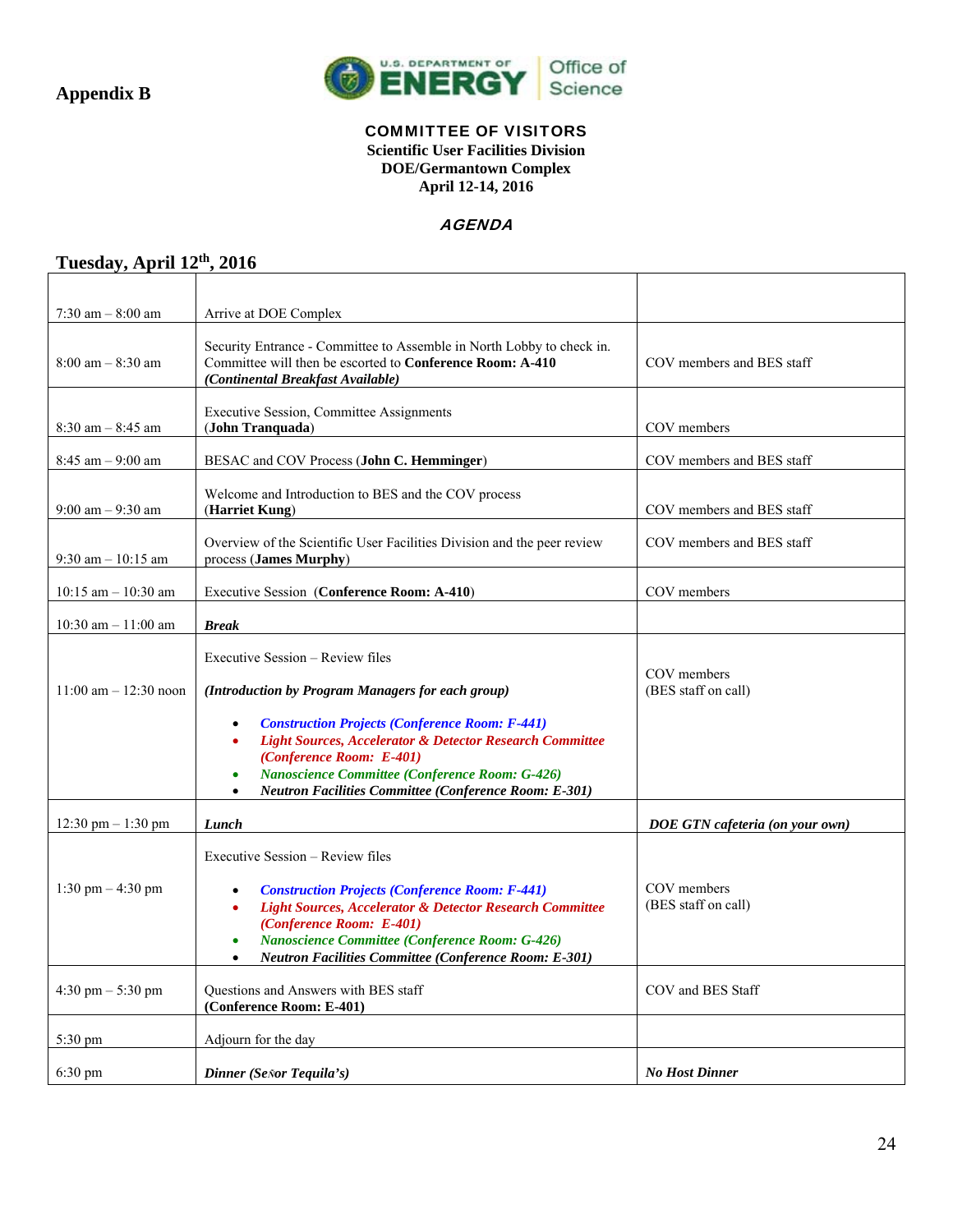## **Wednesday, April 13th, 2016**

| 7:30 am $-8:00$ am                   | Arrive at DOE Complex                                                                                                                                                                                                                                                                                                                                                     |                                    |
|--------------------------------------|---------------------------------------------------------------------------------------------------------------------------------------------------------------------------------------------------------------------------------------------------------------------------------------------------------------------------------------------------------------------------|------------------------------------|
| $8:00$ am $-8:30$ am                 | Security Entrance - Committee to Assemble in North Lobby to check in.<br>Committee will then be escorted to Conference Room: A-410<br>(Continental Breakfast Available)                                                                                                                                                                                                   | COV members and BES staff          |
| $8:30$ am $-9:30$ am                 | Full Committee Executive Session (John Tranquada)<br>(Conference Room: A-410)                                                                                                                                                                                                                                                                                             | COV members                        |
| 9:30 am $- 10:30$ pm                 | Executive Session – Review files<br><b>Construction Projects (Conference Room: F-441)</b><br>$\bullet$<br><b>Light Sources, Accelerator &amp; Detector Research Committee</b><br>$\bullet$<br>(Conference Room: E-401)<br><b>Nanoscience Committee (Conference Room: G-426)</b><br>$\bullet$<br><b>Neutron Facilities Committee (Conference Room: E-301)</b><br>$\bullet$ | COV members<br>(BES staff on call) |
| $10:30$ am $- 10:45$ am              | <b>Break</b>                                                                                                                                                                                                                                                                                                                                                              |                                    |
| 10:45 am $-$ 12:30 pm                | Executive Session – Review files<br><b>Construction Projects (Conference Room: F-441)</b><br>$\bullet$<br>Light Sources, Accelerator & Detector Research Committee<br>(Conference Room: E-401)<br><b>Nanoscience Committee (Conference Room: G-426)</b><br>$\bullet$<br><b>Neutron Facilities Committee (Conference Room: E-301)</b>                                      | COV members<br>(BES staff on call) |
| $12:30 \text{ pm} - 1:30 \text{ pm}$ | Lunch                                                                                                                                                                                                                                                                                                                                                                     | DOE GTN cafeteria (on your own)    |
| 1:30 pm $-3:30$ pm                   | Begin Draft report and recommendations -<br><b>Construction Projects (Conference Room: F-441)</b><br>$\bullet$<br><b>Light Sources, Accelerator &amp; Detector Research Committee</b><br>$\bullet$<br>(Conference Room: E-401)<br>Nanoscience Committee (Conference Room: G-426)<br><b>Neutron Facilities Committee (Conference Room: E-301)</b><br>$\bullet$             | COV members<br>(BES staff on call) |
| $3:30 \text{ pm} - 4:30 \text{ pm}$  | Questions & Answers for COV Members and BES Staff                                                                                                                                                                                                                                                                                                                         | COV members and BES staff          |
| $4:30 \text{ pm } -5:30 \text{ pm}$  | <b>Executive Session</b>                                                                                                                                                                                                                                                                                                                                                  | COV members                        |
| 5:30 pm                              | Adjourn for the day                                                                                                                                                                                                                                                                                                                                                       |                                    |
|                                      | Dinner on your own                                                                                                                                                                                                                                                                                                                                                        |                                    |